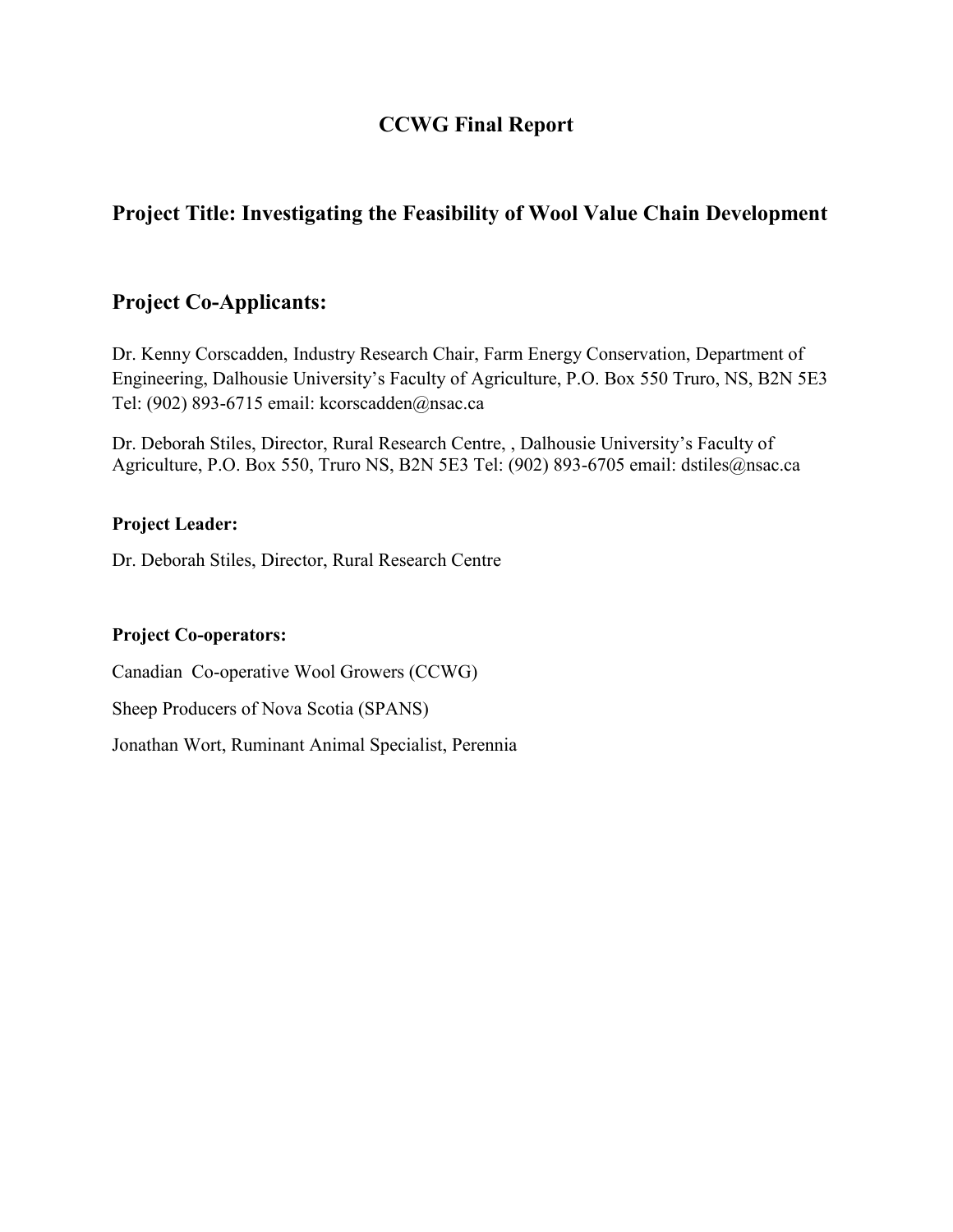# **Contents**

| 7. |  |
|----|--|
|    |  |
|    |  |
|    |  |
|    |  |
|    |  |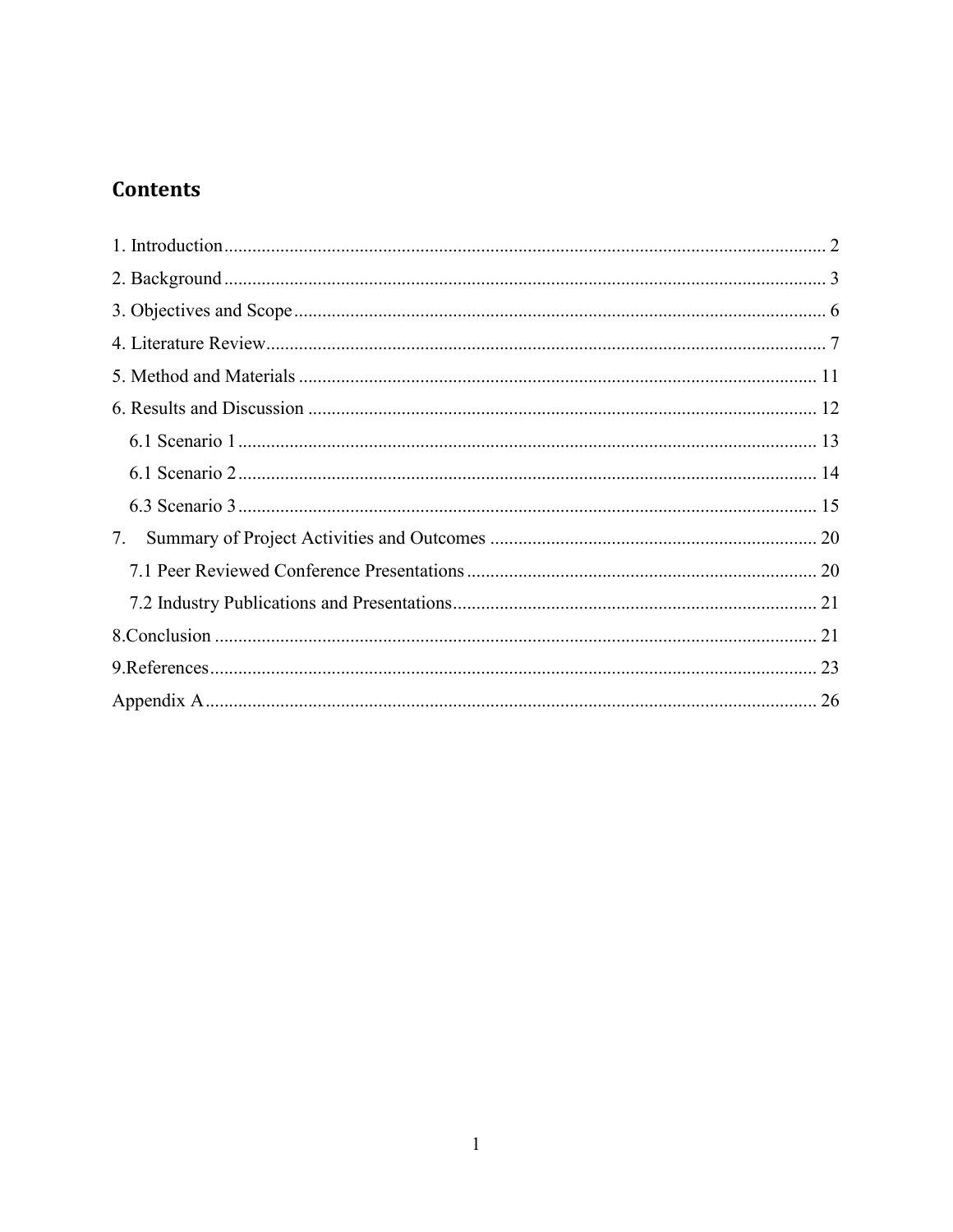#### <span id="page-2-0"></span>**1. Introduction**

This report has been generated in response to the outcomes of a collaborative research project, the Wool Value Chain Development Project (WVCDP), undertaken by Farm Energy Nova Scotia's (FENS') Dr. Kenny Corscadden and the Rural Research Centre's Dr. Deborah Stiles. The WVCDP was funded by the Technology Development Program, with additional funding obtained through the Social Sciences and Humanities Small Institutional Grants. The WVCDP's purpose was to investigate the potential value chain development of wool in Nova Scotia, Atlantic Canada and beyond. Preliminary results indicate that there is the potential to add value, in the province of Nova Scotia, Atlantic Canada, and potentially Canada as a whole, to what is presently, in part, waste wool that is either discarded unused or under-utilized.

The WVCDP involved collaboration with industry associations, producers, researchers and academics, with funding support from Canadian Cooperative Wool Growers (CCWG) as well as the sources noted above. Other industry collaborators included the Sheep Producers Association of Nova Scotia (SPANS), which provided access to its membership database and its office space to conduct a portion of the research, and Jonathan Wort, Ruminant Specialist, Perennia, who provided valuable background on the industry as a whole. Additionally, individual producers, and business owners have provided input. Original project co-PIs Dr. Kenny Corscadden, NSAC's Industry Research Chair, Farm Energy Conservation, and Dr. Deborah Stiles, Director of NSAC's Rural Research Centre, have been joined by Professor Ashwini Kulkarni, lecturer and researcher in Engineering and staff researcher and DAL Economics Master's student Jaclyn Mosher for carrying out this research.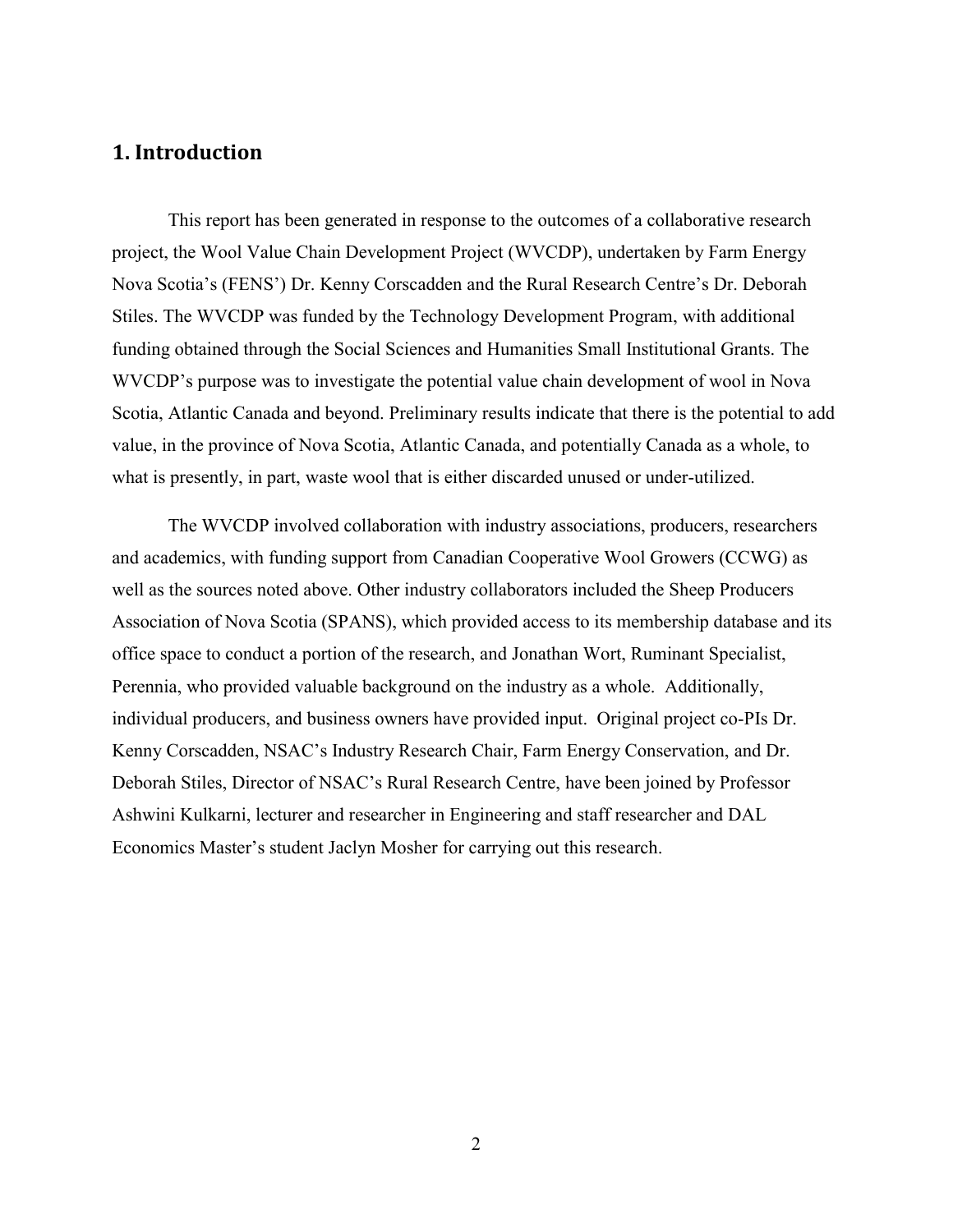## <span id="page-3-0"></span>**2. Background**

Nova Scotia agriculture in recent years has contributed up to 2.2% to the total Canadian Agriculture and Agri-Food sector GDP (Agriculture and Agri-Food Canada, 2007). Nova Scotia's sheep sector, while thriving due to healthy lamb markets and sufficient fresh lamb processing capacity, is nonetheless a relatively small part of the overall agricultural sector, as cash receipts accounted, as of 2002, for only 0.5% of total farm cash receipts in the province (GPI Atlantic, 2008a). This makes the sector the smallest of all the major agricultural products, including dairy, poultry, floral/nursery, fruit, beef and hog, forest products and eggs, vegetables, potatoes, turkeys and grain.

There are concerns that the sheep industry may be subject to significant costly downturns (GPI Atlantic, 2008b; Stanford, 1999). The number of sheep farms in Nova Scotia, by way of illustration, went from 508 in 1976 to only 269 in 2006 (Statistics Canada, 2006), a 47% reduction in just thirty years. The average number of sheep per farm has also been declining since the early 1990's. In 1976, there was an average of 78 sheep per farm; this number increased reaching a peak in 1991, with an average 111 sheep per farm, but the number has since dropped to only 90 sheep per farm (Statistics Canada, 2006). The total number of sheep in the province has also declined from 15,900 in January, 1990 to only 12,900 as of January, 2011 (Statistics Canada, 2011a), representing a decline of 3,000 sheep or 18.9%. If these trends continue, the sector could decline to a point that it might not recover, resulting in a significant impact on producers, the local economy, and indirectly on many other sectors within the province. Therefore, identifying ways to increase the viability of Nova Scotia sheep farms is essential for sustaining this valuable industry.

Market lambs are the primary income source for sheep farms in the province, and cash receipts are substantially greater for lamb than for wool production. In 1981 cash receipts for lambs in NS were \$1,184,000, while wool was \$113,000. In 2007, lamb cash receipts increased to \$2,641,000 while wool actually fell to \$31,000, with farmers receiving only \$0.55 per pound for wool (Statistics Canada, 2011b; Statistics Canada, 2011c). At present, Canada's main market for wool – 70% of that market, in fact – is China. Some Canadian wool is also going into the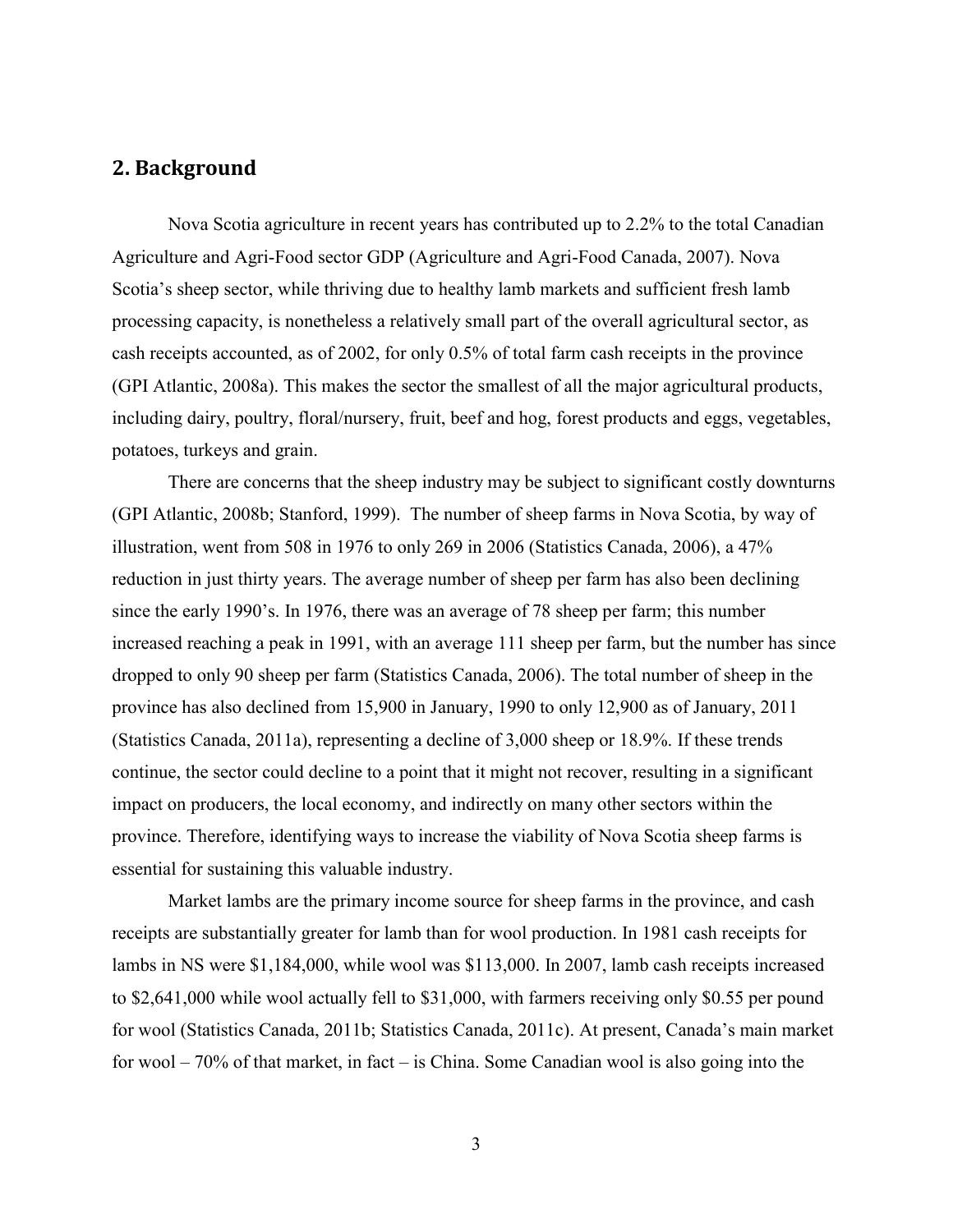U.S., Indian, and Uruguayan markets, as well as into domestic production (Wool Production in Canada, n.d.; CCWG, 2011).

The question of what might happen to the smaller producers of this region if current markets were to disappear is a daunting one. It is also sobering to note that the Canadian sheep and wool industry as a whole is a shadow of prior Canadian consumption and production rates. Peak year was 1945, when nearly 7 million kilograms of wool were produced. More recently, numbers have remained relatively stable in the range of 1,197.3 - 1,321.4 (-,000 kg) wool produced in the years 1996-2007(Wool Production in Canada, n.d.). Because 70% of wool production is presently going to one global buyer (China), there clearly has been little to no domestic market for wool. Yet wool is a joint output or byproduct from the production of lambs; therefore, as long as there is a market for lamb, there will also be a potentially marketable supply of wool. The development of a value chain to utilize wool for the production of wool insulation or other wool products could potentially increase the viability of lamb production by adding an additional source of income to farms. Appropriate-scale manufacturing also has the potential to shield Nova Scotia as well as the region's or country's industry as a whole from the vagaries of the current globalized wool market, as well as potentially creating employment within a more localized economy.

In Nova Scotia, and indeed in the Atlantic region as a whole, there is a great need for increased processing capacity, more small businesses, and specialized, entrepreneurially-focused training environments. The agricultural sector in particular is in great need of economic development, as it has been facing many challenges. In 2001, GPI Atlantic released a report that examined economic trends in the agricultural sector and warned of the increasing difficulty for small-scale farmers to make ends meet. At the time, farm net income in Nova Scotia had dropped 91%, and average farm debt had increased by 146% since 1971 (Statistics Canada, 2001).

Since the mid- $20<sup>th</sup>$  century, the wool and textile industry in Canada has changed dramatically. In 1945, peak wool production hit 15 million pounds (Wool Production in Canada, n.d.). In contrast, the 2005 peak wool production in Canada hit only 3.1 million pounds (Statistics Canada, 2006). The Canadian sheep industry, while thriving, does not come close to prior Canadian consumption and production of wool. Canadian wool production tends to be heavily influenced by wider global trends in the textile industry. During the latter half of the  $20<sup>th</sup>$ century, the two main competitors in the textile industry were cotton and polyester (Jarrell,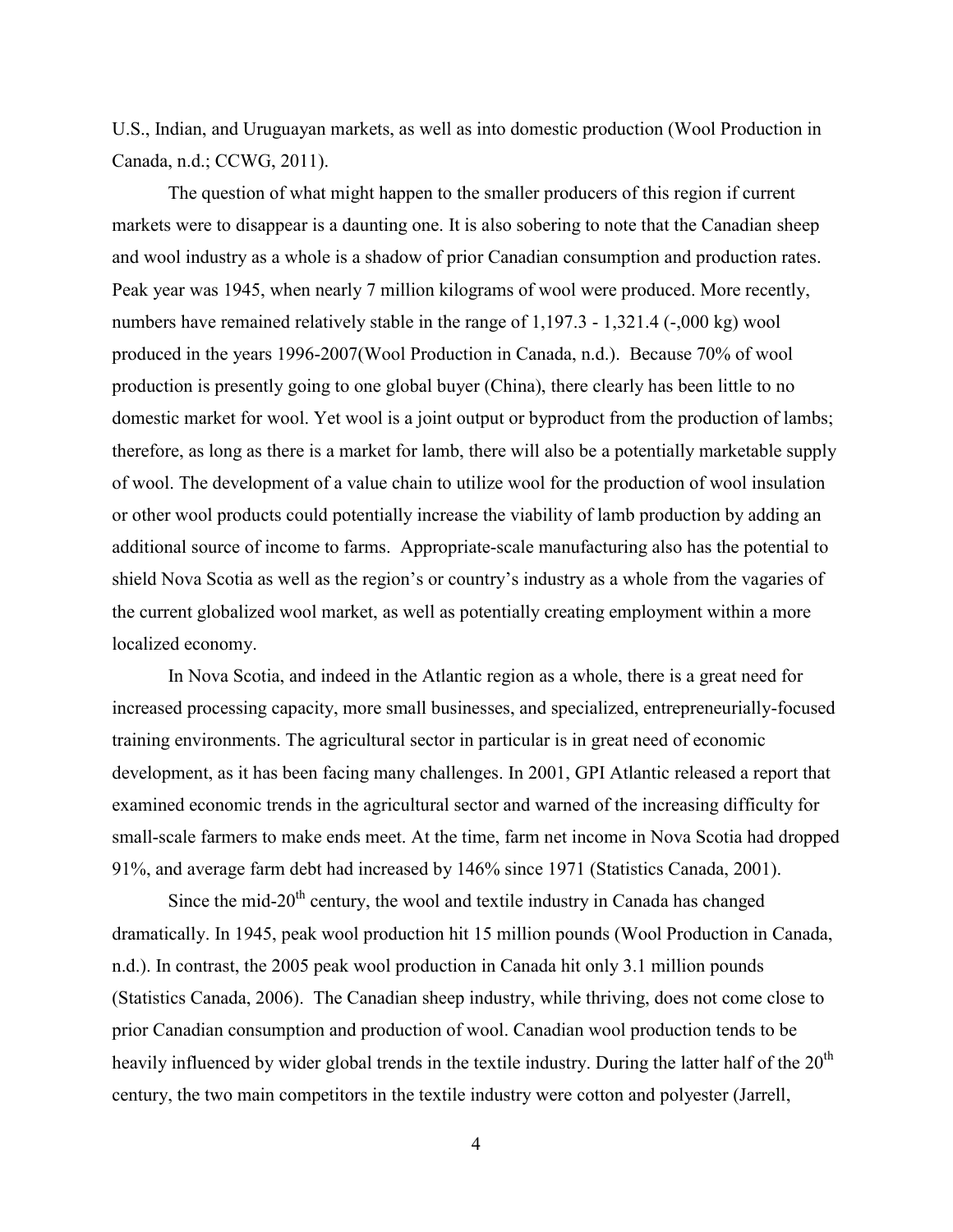2011). Increasingly, North American companies began moving or outsourcing their operations to India and China where increased economic efficiencies could be obtained due to less regulated labour and environmental policies (Nordås, 2004; Jarrell, 2011). The production of textiles in third world countries allowed for lower production prices which undercut many Canadian wool producers.

Currently there is virtually no wool processing in Canada of any scale; only 10 percent of Canadian-produced wool is sold in Canadian niche markets (CCWG, 2011). The world textile industry has moved to Asia, and the Canadian Cooperative Wool Growers association now has four agents working on their behalf in China. Because of competition from the cotton and polyester industries, wool production in the past two decades has steadily shrunk. Indeed, the global wool industry now represents less than two percent of the textile market worldwide (Davidson, 2012). Aside from textile manufacturing, there is hardly any manufacturing of sheep's wool insulation in all of North America and the current sheep's wool insulation manufacturing occurs primarily in the UK, Ireland, Austria, Australia, and New Zealand.

The Rural Research Centre's Changing Paradigms in Atlantic Agriculture research programme has been examining the forces and factors transforming Atlantic agriculture. One key area of concern to emerge from the Changing Paradigms research process was that clear policy and practices divide larger-scale industrial, commodity-oriented and globalized agriculture - such as the current global market for wool and the suppression of wool prices - and smaller-scale, specialized, "niche" or localized farming and farming-related enterprises, with their particular policy needs and challenges for survival within a globalized context. This divide between large and small suggests that in order for Atlantic agriculture to not only survive but thrive in these challenging economic times, more attention needs to be paid to value chain development and to finding unique approaches for linking agricultural production, community, and economic development (Altieri, 2009; Stiles and Cameron 2009; Hanavan et al, 2010). Wool value chain development, in view of the continuing market demand for lamb, appears a fruitful avenue to explore.

Wool has begun to be diverted from textile use for conversion and application as insulation and for other purposes in the construction industry (Trancart, 2008). Although it is not known what percentage of wool is currently being diverted for these purposes, operations in Australia, New Zealand, Ireland and the UK have businesses are now using wool as a natural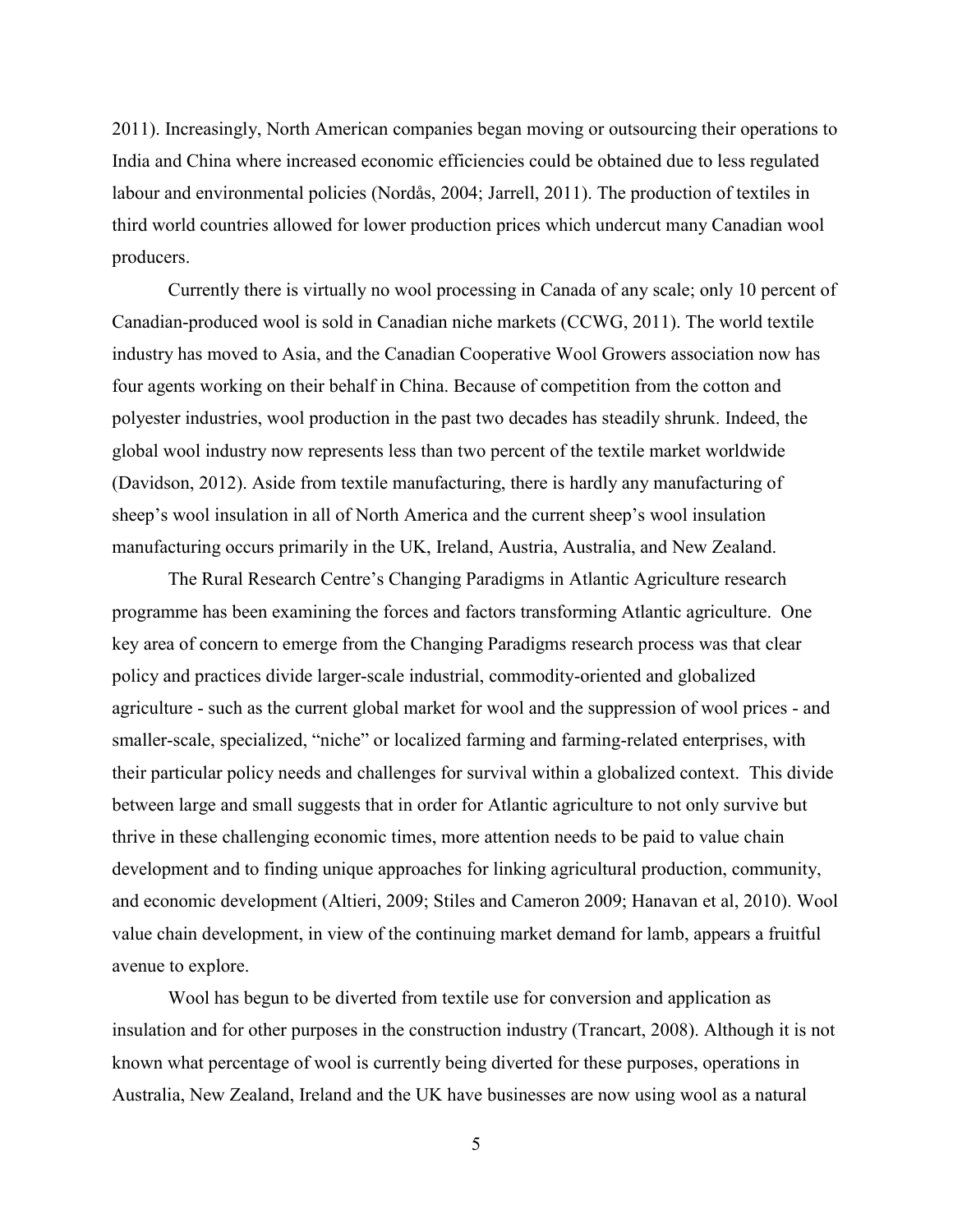alternative to synthetic (mineral wool or fiberglass) insulation (Black Mountain Insulation, 2008; New Fibre Materials, 1995).

This report explores that potential, because Atlantic Canada is also ideal, from a ruminant forage production standpoint, for smaller-scale sheep and other pasture-based production (Papadopoulos et al, 1993). The WVCDP has also identified through its networking efforts, a small, but growing group of hand spinners, craftspersons and artisans who utilize some of the wool in the region, but who do not and could not utilize the wool presently being discarded as it is generally not suitable (due to the breeds of sheep being shorn) for most artisanal and craft market-oriented endeavors.

Assessing the feasibility of establishing specific value chains for wool such that wool producers and their product are able to grow their numbers—facilitating growth of the sheep industry in Nova Scotia, the region, and the country as a whole—is important in safeguarding the industry from its current vulnerabilities in the global marketplace.

The suitability of wool as an insulation product has also been addressed by other wool producing countries and has resulted in the creation of an alternative value-added stream for wool producers (Sheep's Wool Insulation, 2009). Because Nova Scotia, and, more widely, Atlantic Canada, has an excess of wool which is discarded each year as a byproduct of the meat lamb industry, developing an alternative value added stream for wool insulation appears to be part of a viable business model.

#### <span id="page-6-0"></span>**3. Objectives and Scope**

The objectives of the project were consonant with the objectives of Category C Priority Area, in that the study would, as outlined in the Technology Development 2000 guidelines, "...identify methods to increase activity and capacity for new product innovations and technologies". The research focus of the project was four-fold: to investigate the feasibility of developing an alternative or renewable product from wool, identify potential value chain options, determine scaling-up factors, and establish alternative product applications. The ultimate contribution from the research would be a more sustainable industry with a greater number of sheep producers, receiving a higher price for their wool, and an industry with an increased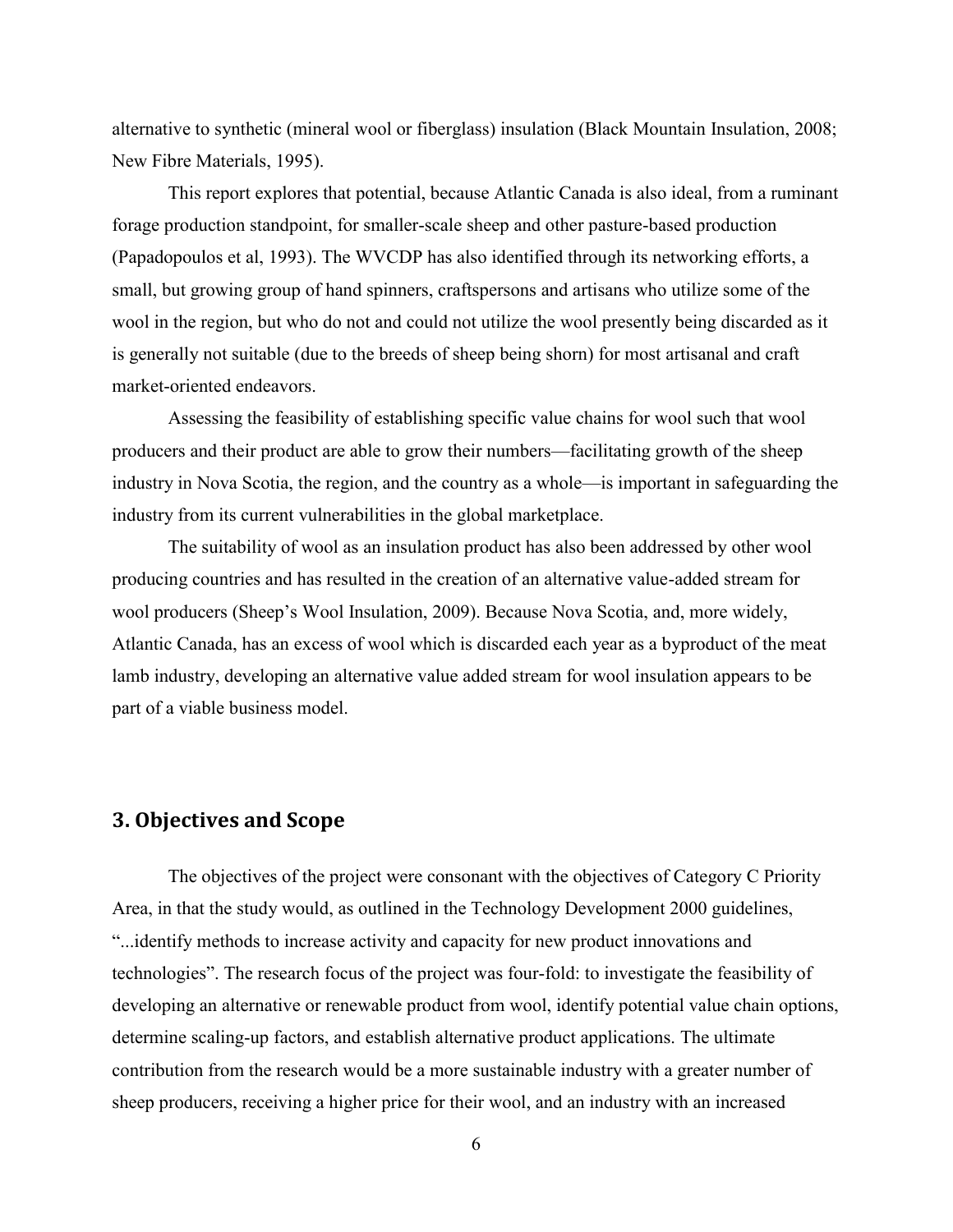potential to attract new entrants to farming, and farming on a more viable scale for individual farmers/farm families.

#### <span id="page-7-0"></span>**4. Literature Review**

Wool has begun to be diverted from textile use for conversion and application as insulation and for other purposes in the construction industry (Trancart, 2008). Operations in Australia, New Zealand, Ireland and the UK have businesses using wool as a natural alternative to synthetic (mineral wool or fiberglass) insulation (Black Mountain Insulation, 2008; New Fibre Materials, 1995; Sheep's wool insulation, n.d.a; Oregon Shepherd, 2011; Good Shepherd, 2011).

Wool has many physical attributes that make it an extremely attractive raw material for insulation. It is a 100% natural and renewable product with several advantages when compared to fiberglass or other synthetic insulation materials. Some advantageous properties include strength, high thermal performance, and being naturally fire resistant; wool also can help regulate moisture content in buildings (Sheep's Wool Insulation, 2009; Ye et al, 2006). The move toward stricter environmental regulations in building control and the introduction of green building certification such as Leading Energy and Environmental Design (LEED), US Green Building Council and Building Environmental Standards (BOMA BESt, 2011) have created a market for recycled and renewable materials for the construction industry, and wool insulation appears to show considerable potential in this regard. The suitability of wool as an insulation product has also been addressed by other wool producing countries and has resulted in the creation of an alternative value-added stream for wool producers (Sheep's Wool Insulation, 2009).

Wool batt as insulation has advantages when compared to conventional fiberglass insulation in many ways. Firstly, it does not cause irritation of the skin, eyes or respiratory tract. It can be installed without the use of gloves or protective coating (Sheep's Wool Insulation, n.d.b). Also, wool is a better thermal insulator than other fibers under typical weather conditions because of its ability to absorb and desorb moisture from the air. It can help keep a building cool in summer and warm in winter. When outside temperatures increase the wool is heated and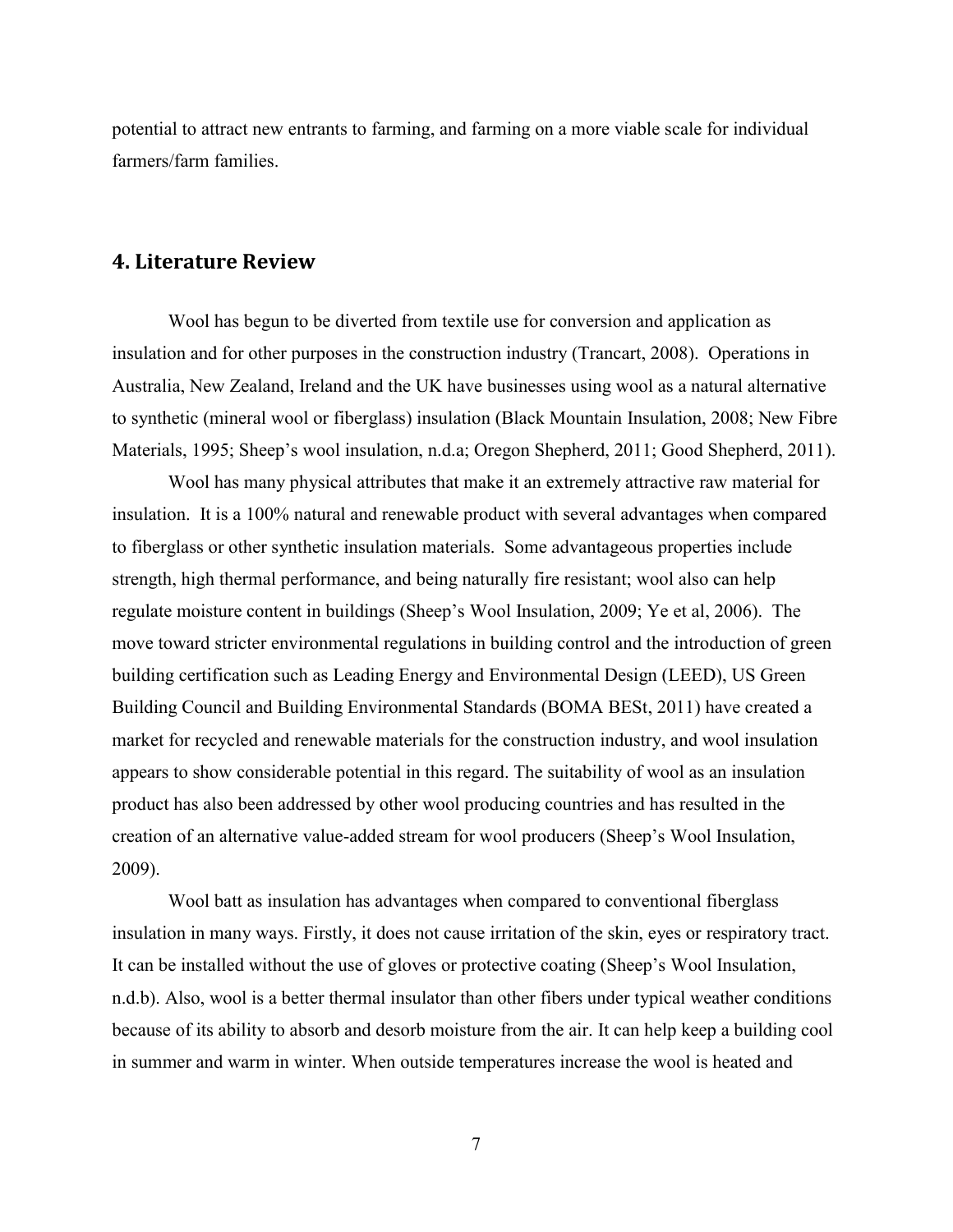releases moisture which has a cooling effect on the fiber and the building. This ability of wool to naturally regulate temperatures is due to the structure of the wool fibers, pictured below.



While the exterior layer of a wool fiber is hydrophobic (water-resistant), its inner layer, its cortex, is hydrophilic (water-loving). The cortex can absorb up to one-third of its weight in moisture, without feeling damp to the touch.

Although sheep's wool has many advantages, including being a renewable resource, naturally fire resistant, environmentally friendly and safe to handle, a greater thickness is required than fiberglass to achieve the same levels of insulation. While scholarly research in the area of sheep's wool insulation is still in its beginning stages, there has been research investigating and comparing thermal values of conventional insulation against sheep's wool and other forms of alternative insulation. This section reviews the literature on wool insulation performance in comparison to other insulants.

A 1995 Australian study compared various types of fibers to test for thermal conductivity. This study found that fiberglass batts required less thickness at any particular density to achieve target thermal resistance values (Symons et al, 1995). This study also found that sheep's wool is a highly variable material and that solely knowledge on the wool insulation density is insufficient to accurately predict thermal performance (Symons et al, 1995). A 2006 study examining alternative forms of insulating material for thermal conductivity found that hemp and sheep's wool of comparable densities produced similar rates of thermal conductivity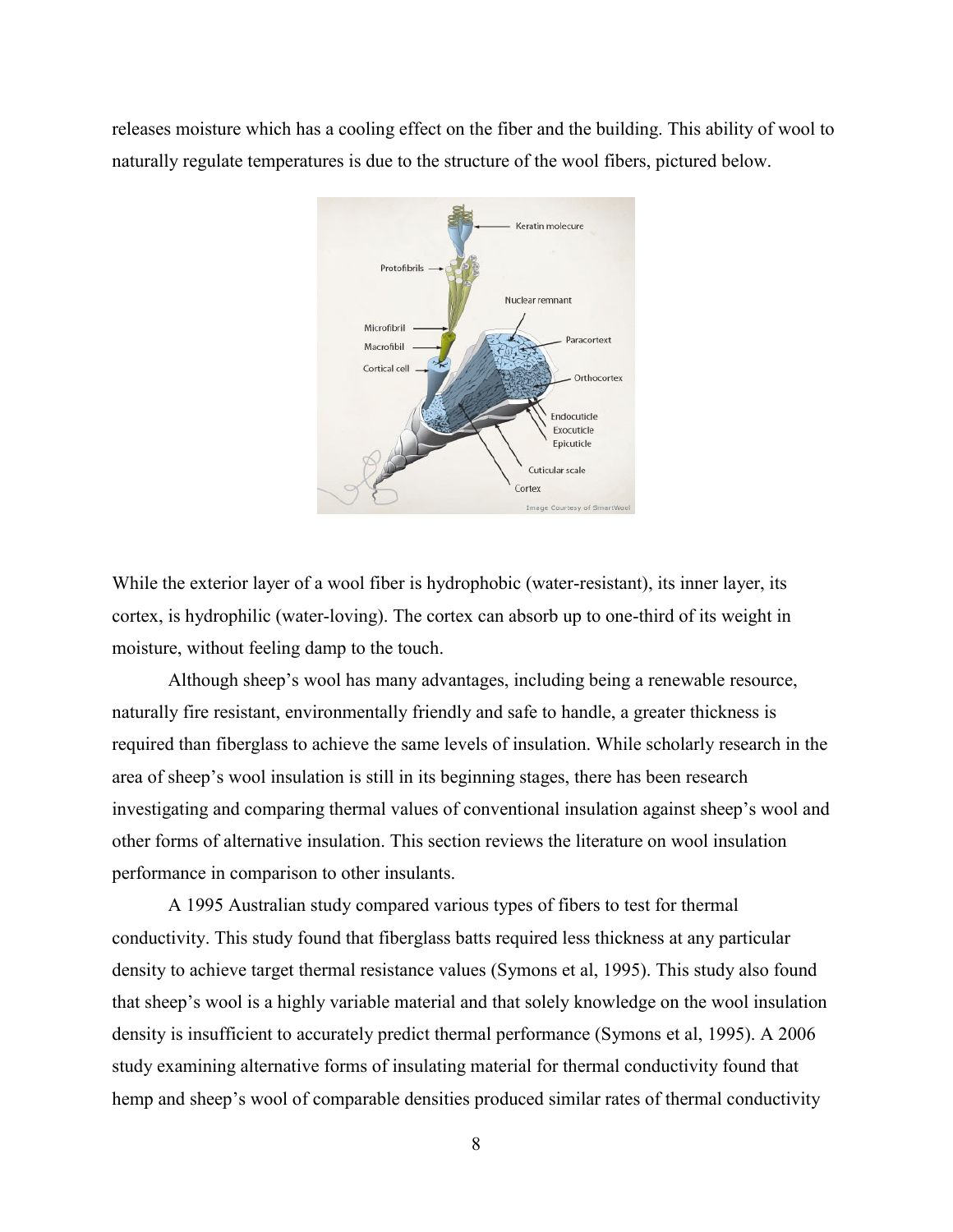(Ye et al, 2006). In a recent study by Zach et al (2012), it was found that with regards to thermal conductivity, the lower the bulk density of the insulation, the higher the porosity of it, leading to increased air flow in the pore structure of the insulation. As bulk density of the insulation increased, the thermal insulating properties also increased and its sensitivity to temperature decreased. This also agrees with Ye et al (2006) who also found that the thicker the wool insulation, the higher the thermal resistance, provided density is above  $11\text{kg/m}^3$ . Symons et al (1995) and Trethown (1995) also found similar results.

Zach et al (2012) also found that sheep's wool is an excellent acoustic insulating material, reporting a positive relationship between increasing insulant thickness and sound absorption properties. However, once the insulation is over 170 mm thick, no acoustical benefits are obtained by increasing insulation thickness. This is in agreement with the research performed by Ballagh (1996), who reported that wool insulation can reduce sound index up to six decibels. Ballagh states that wool has similar properties to fiberglass, but insulating for sound using wool tends to be less expensive because a resilient chamber is not needed and therefore labour requirements are reduced. Ballagh also found that wool can isolate vibrations, such as in linings of timber framed walls, which improves sound insulation.

Although there is minimal literature on wool insulation, what literature that is available confirms wool is an acceptable medium to use for thermal insulation; however there are major challenges associated with product testing and standard requirements needed to meet the building standards within Canada. The main issue associated with building codes is that codes are issued provincially, rather than nationally. This presents a hurdle when selling product nationwide because since the building codes are handled provincially, having the insulation product approved for building in Nova Scotia, may not necessarily mean that it is approved for sale in Ontario, for example. Since wool insulation targets a niche market (due to the high price of the product), this presents a hurdle. That being said, most of the provincial building codes are based on the National Building Codes of Canada. Ontario and Alberta have created their own codes which have more stringent regulations than the National Building Code. There are Canadian Standards that products can be tested with to ensure product reliability but the approval process is long and tedious for an average person who may want to produce wool insulation batts on a small scale. There is a need for more research to be performed on the regulations surrounding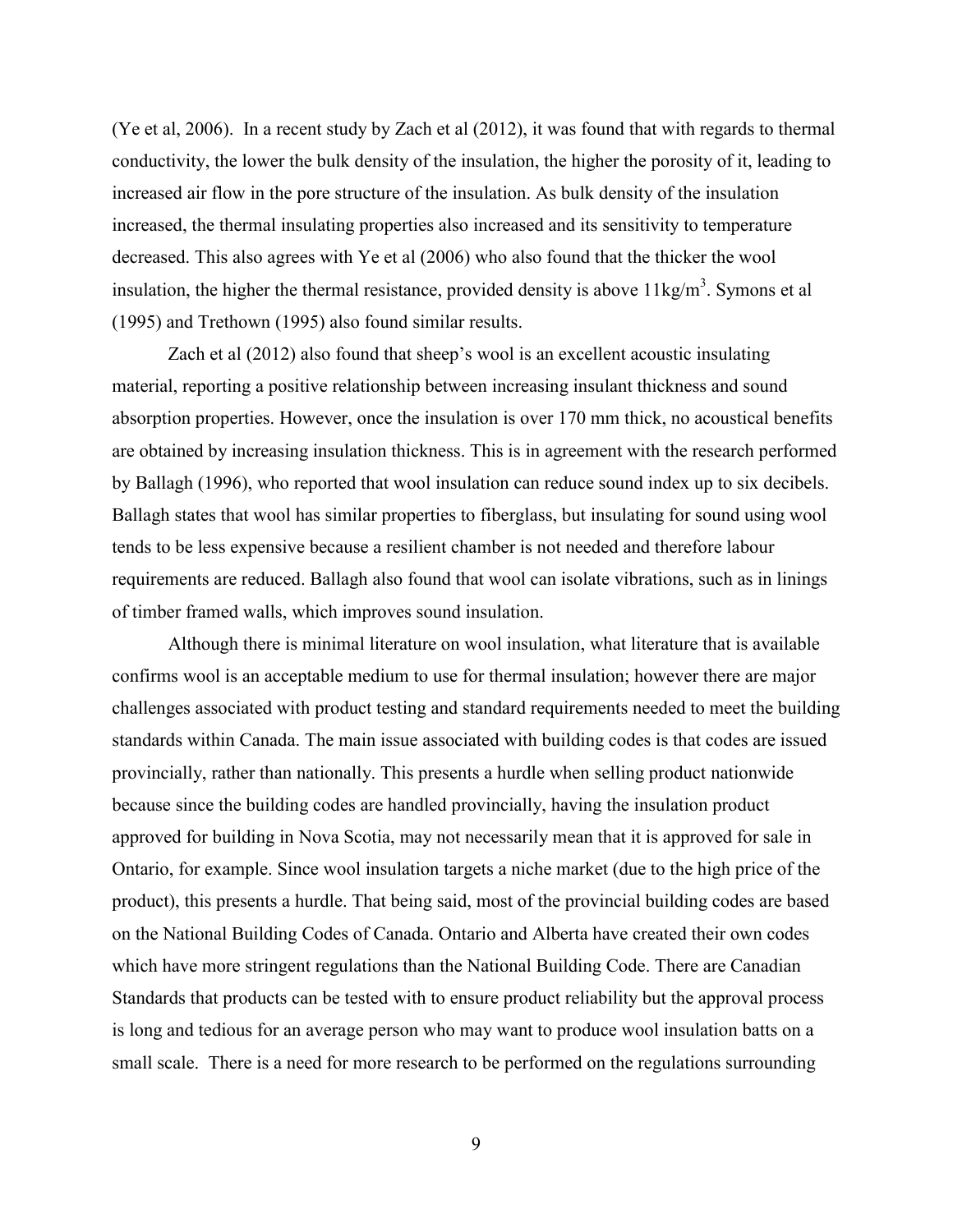approval wool insulation within Canada. See Appendix A for further information on building codes and the performance of wool insulation materials currently available.

Sheep's wool has such high fire resistance levels that it complies with the Australian Standards for Fire Resistance, and thus complies with national building regulations. In Nova Scotia, wool batt insulation also potentially complies with provincial building regulations. According to the Nova Scotia Home Builders Association (NSHBA), building regulations stipulate that insulation must have an R (resistance) value of 20 and a sheathe of solid insulation with a minimum R value of 4.

The three factors which are most important in the Nova Scotian insulation market are that the insulation is 1) easy to handle 2) is cut and fitted properly for standard building cavity sizes and 3) is priced competitively (NSHBA, 2011). Sheep's wool insulation is relatively easy to handle, as it is much less abrasive than conventional fiberglass insulation (Black Mountain Insulation, 2011). Sheep's wool insulation could be processed in existing insulation manufacturing facilities in the province so that it would comply with standard building cavity sizes. In terms of sheep's wool insulation price points, the cost is currently not competitive with fiberglass insulation.

The current price of sheep's wool insulation at Ireland's biggest retailer is \$92.00 CAD (EUR 66.90) for 97 square feet of insulation (Sheep's Wool Insulation, 2011). In contrast, the current price of fiberglass insulation ranges from \$0.25 to \$0.90 USD, depending on the thickness and R value. Four-inch thick insulation averages about \$0.40 USD per square foot (B&B Cowie Insulation Ltd., 2011). This translates into an average cost of \$37.10 CAD (\$38.80 USD) for 97 square feet of insulation.

Although these prices are based on information from current retailers and may not be representative of the overall market, they do indicate that sheep's wool insulation is more costly than conventional fiberglass insulation. However, it is hoped that as increasing volumes of sheep's wool insulation enters the world market and as manufacturing capacity increases, prices will become more competitive.

Although sheep's wool insulation may be more expensive that conventional insulation types, there are many other advantages of sheep's wool, as previously mentioned, it is a renewable resource, naturally fire and pest resistant and environmentally friendly and safe to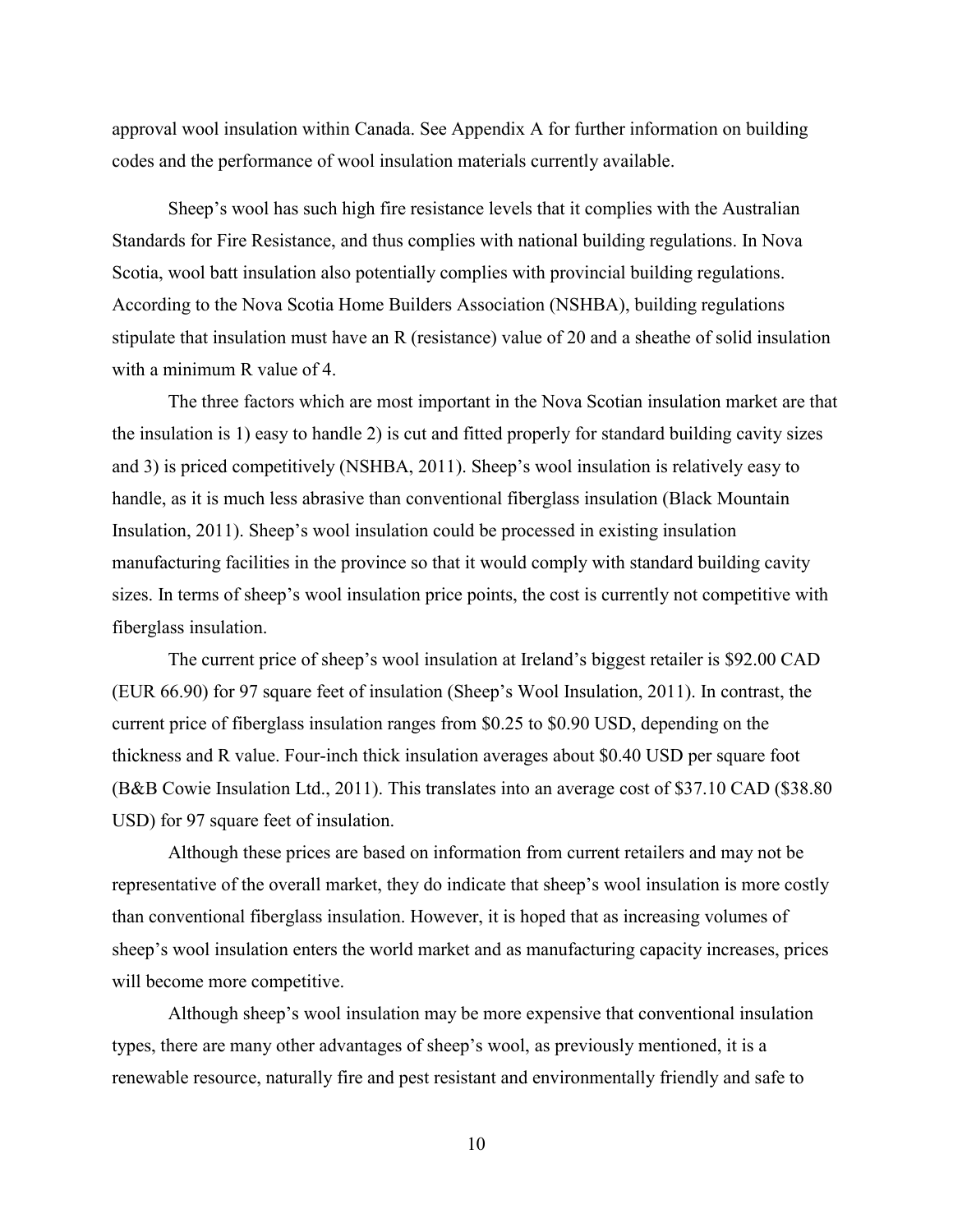handle. Operations in Australia, New Zealand, Ireland and the UK are already using wool as a natural alternative to synthetic (mineral wool or fiberglass) insulation (Black Mountain 2008; New Fibre Materials, 1995).

#### <span id="page-11-0"></span>**5. Method and Materials**

There were three main aspects of this project: inventory analysis, feasibility study and research dissemination. The first step was to perform the inventory analysis to determine how much wool is produced in the Atlantic Canada region, as well as what its current end uses are. This inventory analysis was completed via a mail-out survey that was distributed to the membership of SPANS. This provided the background information and confirmation of the hypothesis, that there was a substantial wool resource in Atlantic Canada that was being underutilized. This lead into the second portion of this project: to determine the feasibility of a possible wool insulation business, that was able to provide an alternative place for wool growers to sell their wool. Three possible business scenarios for the portion of the project were examined:

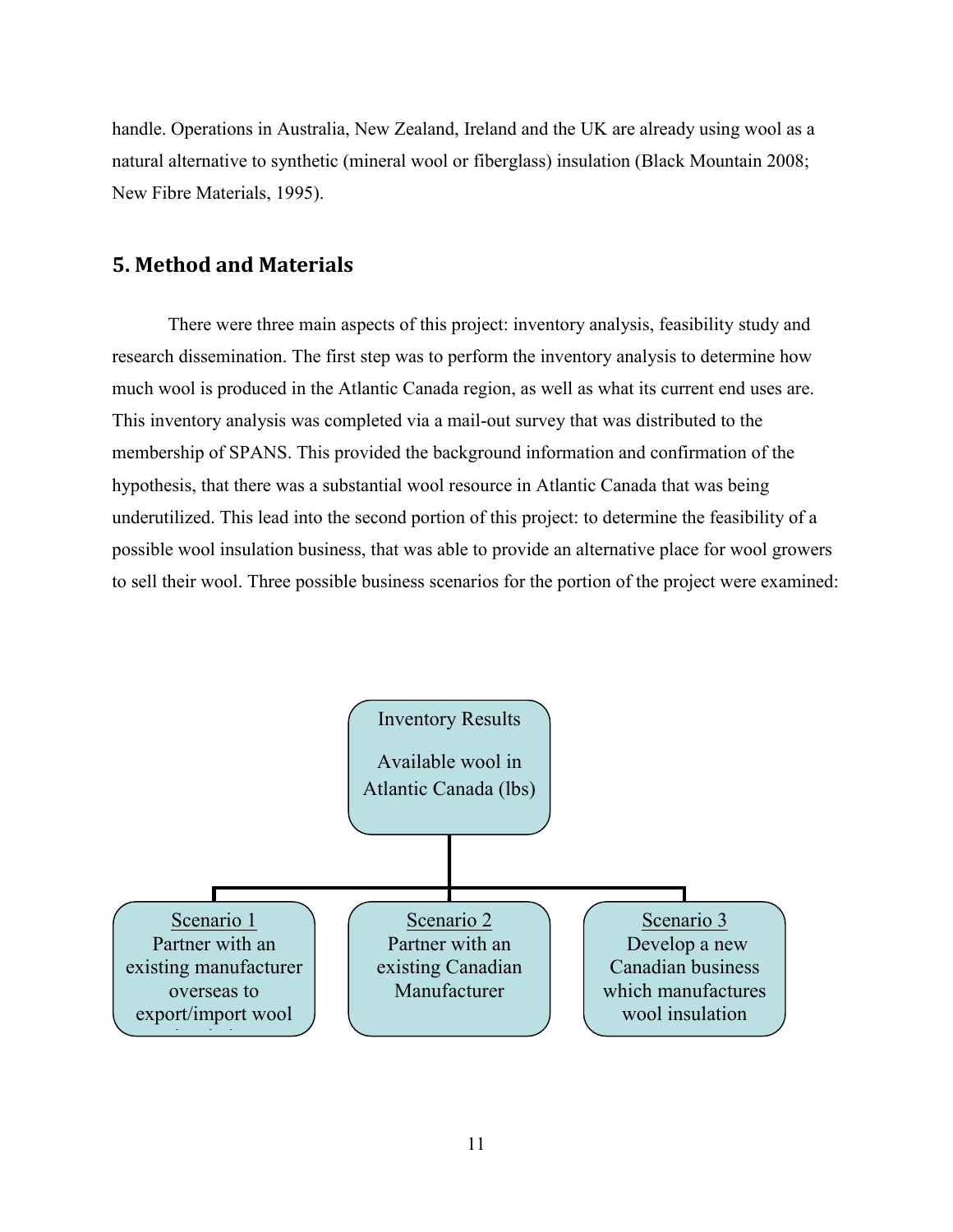Scenario one involved partnering with an existing manufacturer to export Canadian raw wool and purchase it back as manufactured insulation batts. The second scenario involved partnering with an existing green insulation manufacturer and the third scenario involved developing a new Canadian business, which was modeled on a small, artisan scale as well as a large scale.

The third and final portion of this project was research dissemination through presentations and publications, which would allow the findings of our research to be distributed to various interested parties and this was achieved through several channels.

#### <span id="page-12-0"></span>**6. Results and Discussion**

The results from the mail out survey to SPANS revealed there is approximately 62,000 lbs of wool being produced in Nova Scotia annually. Estimates of wool production in the remaining Atlantic Canadian provinces are as follows:

PEI: 19,800 lbs Newfoundland: 18,000 lbs New Brunswick: 21,000 lbs

With these estimates, there is a total wool resource in Atlantic Canada of approximately 121,000 lbs per annum. Of this amount, the mail out survey revealed that only an estimated 45% of wool produced is sold, primarily to two buyers: Canadian Co-operative Wool Growers and MacAusland's Woolen Mill, in PEI. Briggs and Little, located in NB and Legacy Lane also in NB, purchase small amounts of wool from growers. The survey conducted through the SPANS membership determined that original estimates were correct in noting that about 50% of wool was being thrown away in NS and 5% of wool was given away or used directly on farm and the remaining wool being sold. For Nova Scotia, this indicates that annually, there is approximately 31,100 lbs of wool going directly into landfills or being thrown away/discarded /stockpiled on the farm.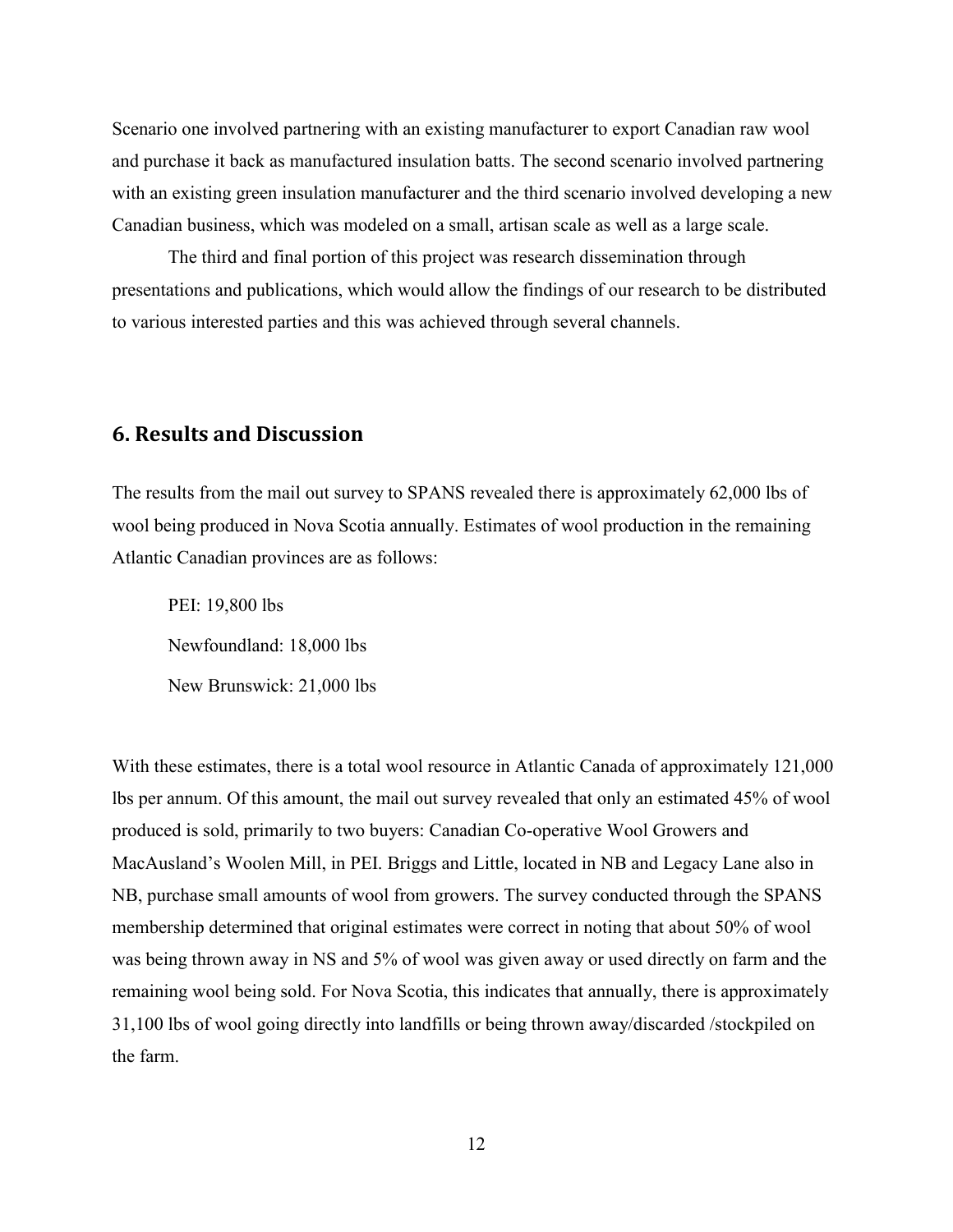#### <span id="page-13-0"></span>**6.1 Scenario 1**

Since there is such an abundance of underutilized wool, the possibility of using this wool for an insulation product is logical. The first scenario delved into the possibility of partnering with an existing wool insulation manufacturer, which would involve the exportation of raw wool from Canada, to an existing wool insulation manufacturer, where the raw wool would be processed into insulation batts and the final product (insulation batts) would be repurchased from the manufacturer as an end product and shipped back to Canada, where it could then be resold into Canadian markets. Before this scenario could be analyzed, a list of current wool insulation manufacturers was compiled. Although there are more insulation manufacturers in Australia, it was decided that it would not be feasible or environmentally friendly to ship wool that far only to buy it back. Therefore Table 1 is solely composed of North American and European manufacturers of wool insulation. This however may not be a complete list as it was challenging to find all small manufacturers, worldwide.

| <b>Scale</b> | <b>Manufacturer</b>                     | Location    | <b>Type</b>           |
|--------------|-----------------------------------------|-------------|-----------------------|
| Large        | <b>Black Mountain Insulation</b>        | United      | <b>Batt</b>           |
|              | http://www.blackmountaininsulation.com/ | Kingdom     |                       |
| Small        | The Good Shepherd                       | Flordia     | $B$ att – distributes |
|              | http://www.goodshepherdwool.com/        |             | <b>Black Mountain</b> |
|              |                                         |             | product               |
| Large        | Sheep's Wool Insulation                 | Ireland     | <b>Batt</b>           |
|              | http://www.sheepwoolinsulation.ie/      |             |                       |
| Large        | Thermafleece                            | <b>UK</b>   | Batt                  |
|              | http://www.thermafleece.com/            |             |                       |
| Small        | Oregon Shepherd                         | Oregon, USA | Loose-fill            |
|              | http://www.oregonshepherd.com/          |             |                       |
| Small        | Custom Woolen Mill                      | Carstairs,  | <b>Batt</b>           |
|              | http://www.customwoolenmills.com/       | Alberta     |                       |

Table 1: Global wool insulation manufacturers (excluding Australia/New Zealand)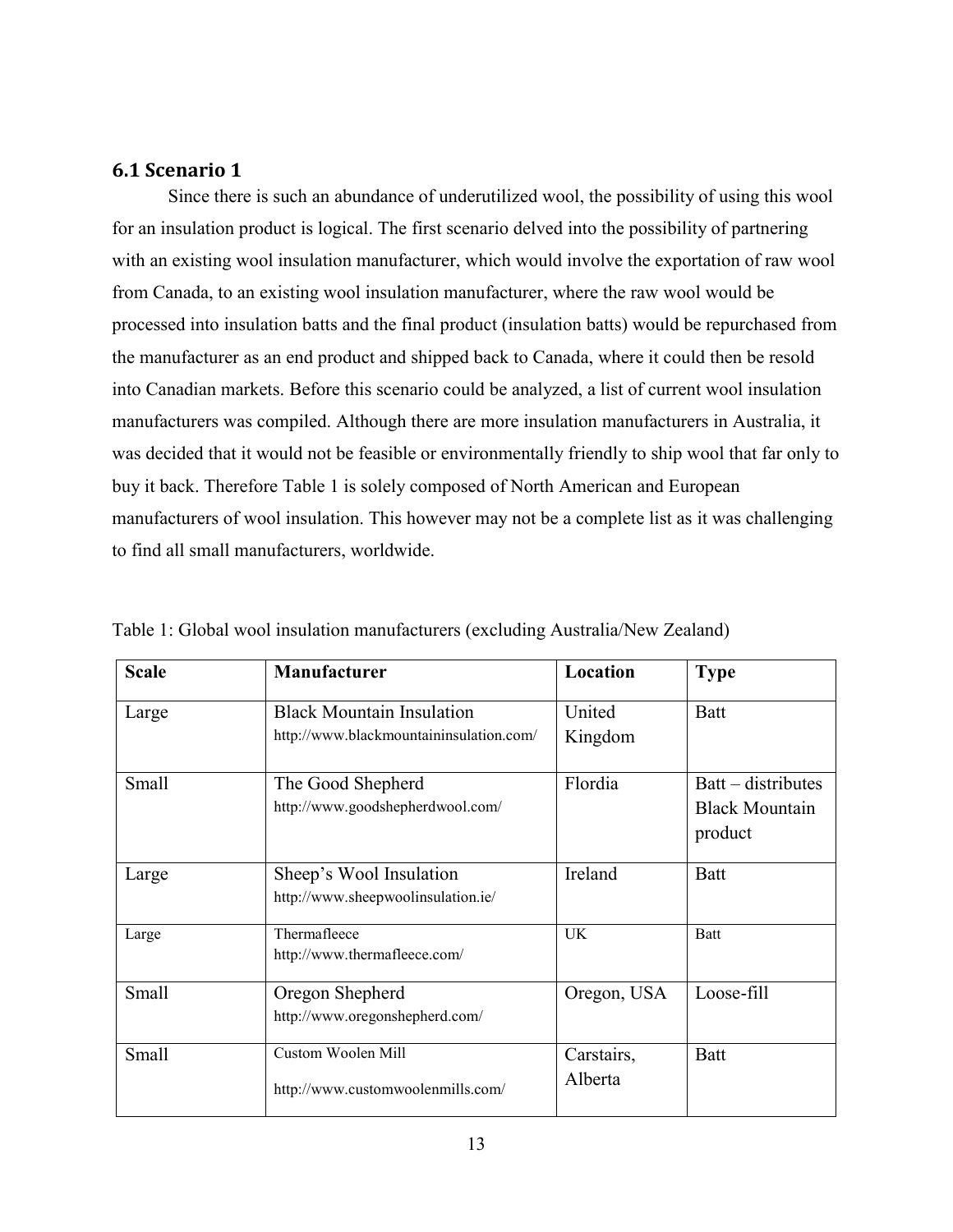The first scenario established the manufacturers of sheep wool insulation and the location of these businesses. The findings were surprising, as globally (excluding Australia/New Zealand) there appears to be a very limited number of manufacturers of sheep's wool insulation. As well, the companies that are apperating appear to manufacture in certain countries (possibly to avoid environmental regulations) and then ship their products all over the world to be sold. The major wool insulation companies that were discovered included 1) Black Mountain Insulation which is based out of the UK. This company makes a batt type of insulation that can be layered to achieve the desired R value. This company also distributes product in the USA via The Good Shepherd (a distributer of wool insulation); 2) Oregon Shepherd who buys wool from across the USA, ships the wool to Texas to be scoured (due to stringent environmental regulations in Oregon, washing the wool in Oregon proved not to be possible) and then shipping the wool back to Oregon, where it is manufactured into a loose fill insulation. One small woolen mill in Canada was found, Custom Woolen Mill, located in Carstairs, Alberta, who source most of their wool from Alberta. They also make insulation in batt form.

Black Mountain insulation was the only company willing to discuss the possibility of buying raw wool from Atlantic Canada and selling back insulation batts. However it was determined that it would not be cost effective for the Atlantic region to ship wool to Black Mountain Insulation,since one entire container would have to be purchased and shipped from Halifax NS, to Liverpool, UK. There was not enough waste wool in Atlantic Canada for this option to be economical, since 25 tonnes (55,115 lbs) were needed just to fill one container. It takes 10 days to travel from Halifax, NS to Liverpool, UK and one container load the differential cost (of shipping raw wool and buying back finished product) was \$11,218.13 CAD to ship. This was deemed to be too expensive to pursue at this time.

#### <span id="page-14-0"></span>**6.1 Scenario 2**

The second scenario involved partnering with an existing insulation manufacturer, who would add wool insulation to their current product line to process raw wool into insulation batts. This proved to be difficult since only one small wool insulation manufacturer was identified within Canada: Custom Woolen Mills, which was located in Carstairs, Alberta. Partnering with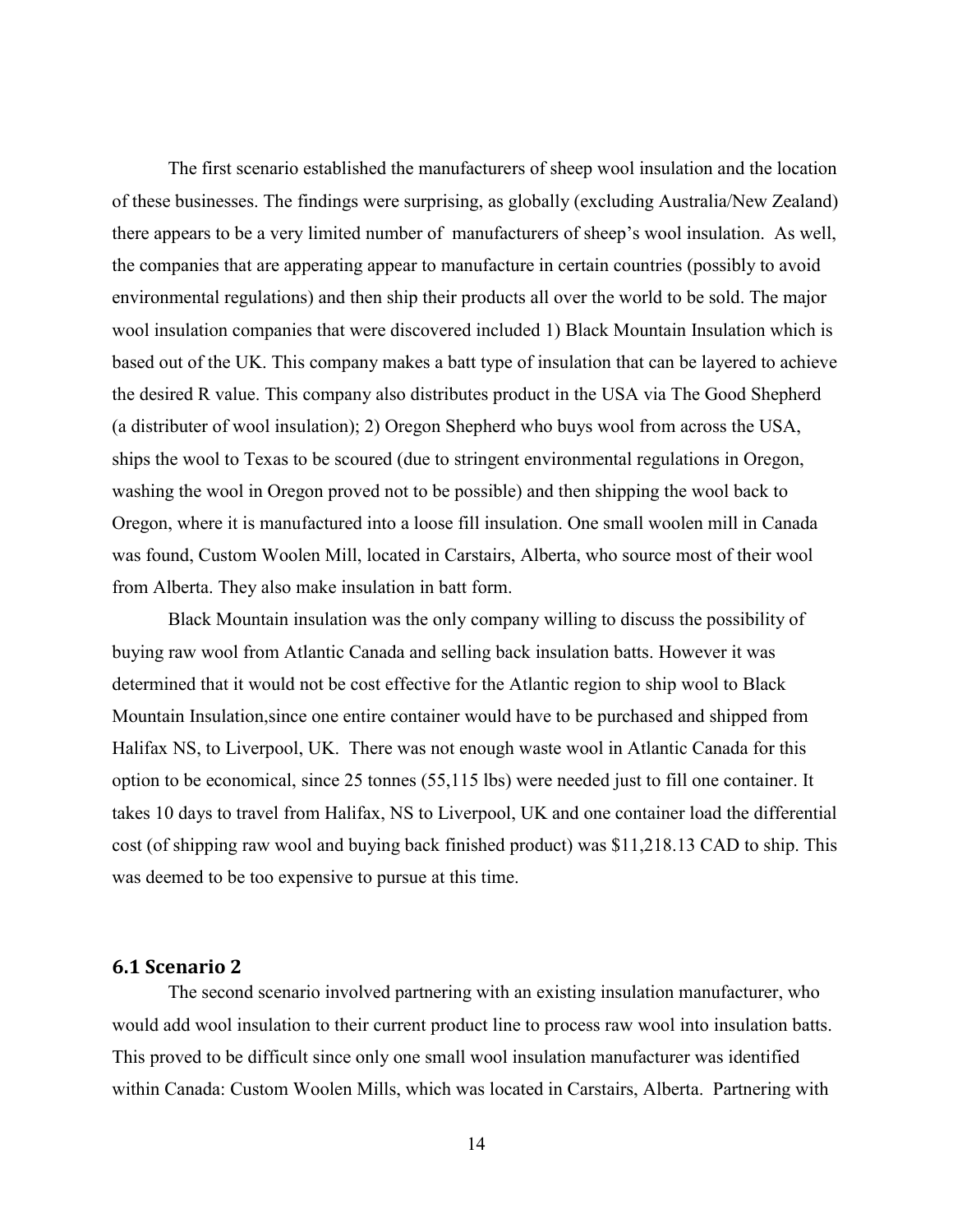manufacturers of other types of insulation also proved to be difficult, since the manufacturing process was virtually unknown and startup capital cost were significant (for manufacturing equipment). However, recently, as more information became available through this study, Thermocell Industries Ltd., a manufacturer of cellulose insulation, located in Debert, NS was approached to discuss potential collaboration. Discussions are still underway and there appears to be interest by Thermocell for such a product, provided it could be added to their existing production. Theremocell currently processes approximately 4000 lbs of raw paper daily, to produce a loose-fill cellulose product. A main concern for Thermocell is the volume of raw wool available. As well, Thermocell uses an entirely dry process while processing paper, and consultations are in process surrounding the possibility of producing a loose-fill wool insulation through a dry process, rather than a batt type insulation product, as researched in this project (Appendix A). Discussions are continuing and it appears that this there is potential for this scenario to prosper in the future, provided manufacturing details could be aligned with their current production facility.

#### <span id="page-15-0"></span>**6.3 Scenario 3**

The third scenario of developing a completely new business within Canada has also proved to be potentially viable. This scenario was assessed though the completion of a feasibility study. Both large scale and an artisan models were developed and  $Extendsim<sup>TM</sup>$  software was utilized for modeling the manufacturing process and to optimize the processing segment of the business. The feasibility study encompassed the following areas:

- quality and grade requirements for wool insulation
- processing requirements
- potential markets
- evaluation of appropriate and possible business models for all aspects of the production/development/distribution elements of the product
- technical and organizational requirements as well as limiting factors for wool batt insulation production
- energy requirements for wool batt production
- aptitude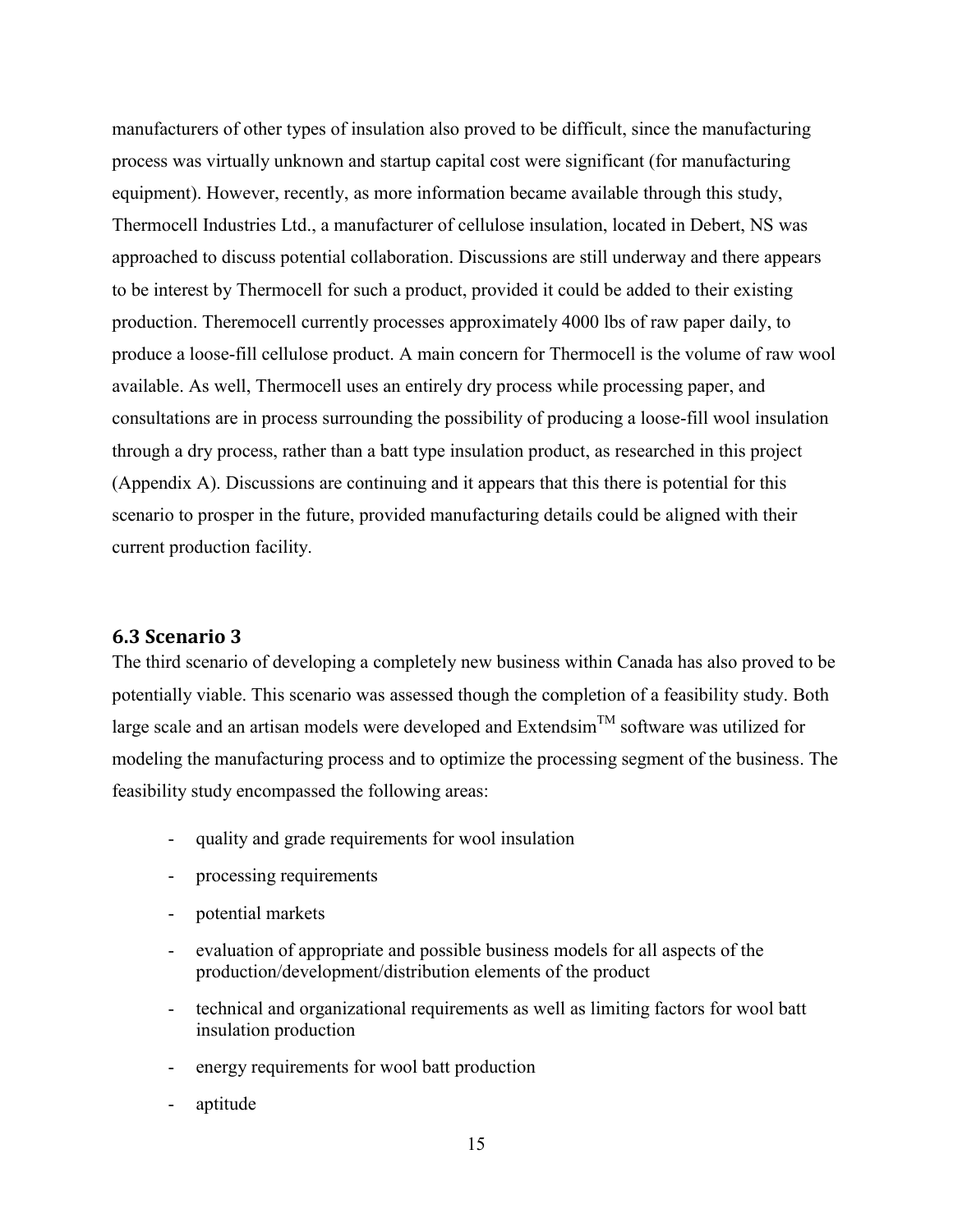- regulatory issues related to use in retro-fits or new home construction
- sheep number issue how to grow flock numbers while developing the industrial production side in order to ensure price stability
- financial overview
- human capital issues related to scaling up
- economic, environmental and social benefits of value chain development

Assumptions were implemented in the feasibility study to determine whether this could be a profitable business. This following assumptions were implemented: The Artisan Model assumes one piece of equipment for each part of the process (washing, picking and carding), with a running time of 8 hours a day for 253 days per year. The Large Scale Model optimizes the manufacturing process to eliminate lag time between processing steps and utilizes 8 pieces of equipment (4 washers, 1 picker and 3 carders), and operates 24 hours a day, 7 days a week. Both scales use Atlantic Canadian-manufactured equipment, purchased from Belfast Minimills. The assumptions used in the modeling were as follows:

- One unit equates to one wool batt, and is equivalent to 1lb of wool (post processing)
- One unit of standard R19 insulation is 5.25" thick
- One unit of standard R13 insulation is 3.5" thick
- There is a 35-45% loss during the manufacturing process
- The Artisan Model will not require the purchase or lease of a building
- A building is leased annually for \$7 per square foot for the large scale model
- Employees are paid minimum wage of \$10.15 per hour
- Interest rates for the equipment loan are 3.5% (from Farm Loan Board)
- Electricity cost is the fixed portion of the electricity. Variable electricity costs are incorporated into the variable production cost per unit
- Sheep producers are paid \$1.00 per pound for raw wool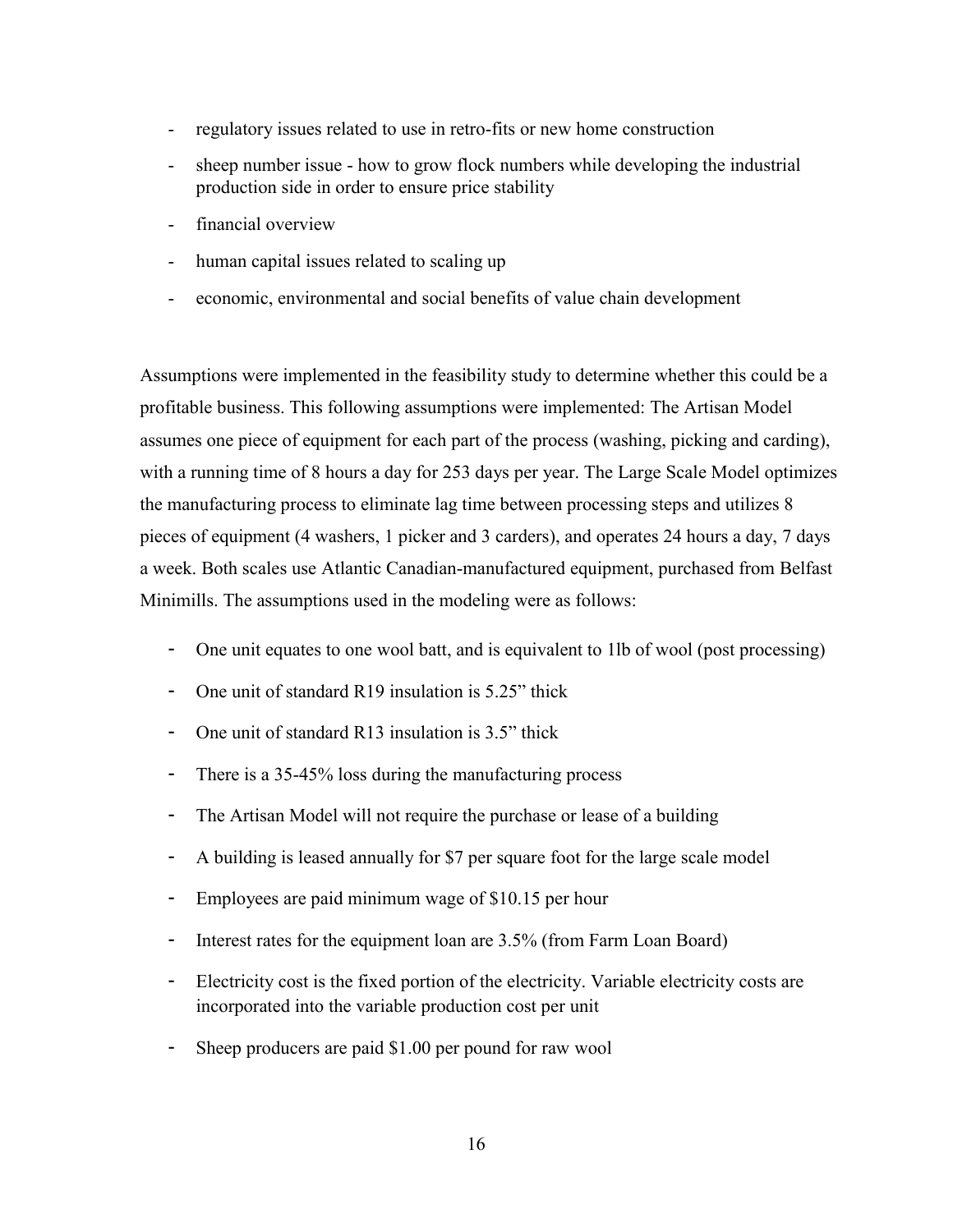- Wool is collected by the manufacturer farms located >80 km (return) for the artisan model.
- Wool insulation is sold for \$5.74 per pound (post processing)

It was determined through discussion with current wool insulation manufacturers (i.e. Black Mountain Insulation and Oregon Shepherd) that wool needed for the manufacturing process did not need to be of high quality. Although these companies were unwilling to discuss their actual manufacturing process in detail, the general process of converting wool into insulation involves six major steps:

- 1. Skirting this process involves removing the less desirable parts of the fleece, such as the belly hair or fleece contaminated with large amounts of plant material or animal waste. Ideally, this is performed after shearing and the wool purchased for further processing has already been skirted. Producers are only paid on useable wool.
- 2. Scouring This is the washing process. There are two common scouring methods: the soap and water process and the carbonization process:
	- 2.1. The carbonization scouring process has been used in wool manufacturing plants in Nova Scotia and Prince Edward Island and involves adding sulphuric acid to the wool to neutralize it. This process turns the detritus, such as hay and manure, into black pieces of carbon which then get washed out of the wool with soap and water.
	- 2.2. The soap and water method involves washing the wool in hot soapy water to remove dirt, grease and dry plant matter from the fleece. The wool is rinsed at least twice to remove all of the unwanted detritus from the wool, before it is washed with soap once and then rinsed a final time.
- 3. Chemical application The composition of wool fibres requires chemical application to protect fibres from pests. This typically consists of a borax solution that can be added during the rinsing process. Disodium octaborate tetrahydrate (Murphy and Norton, 2008) can be added at a rate of 3% of the weight of the insulation batt (Thermafleece, 2011).
- 4. Picking This process involves the separation of wool fibers, by opening the locks to allow them to be processed further.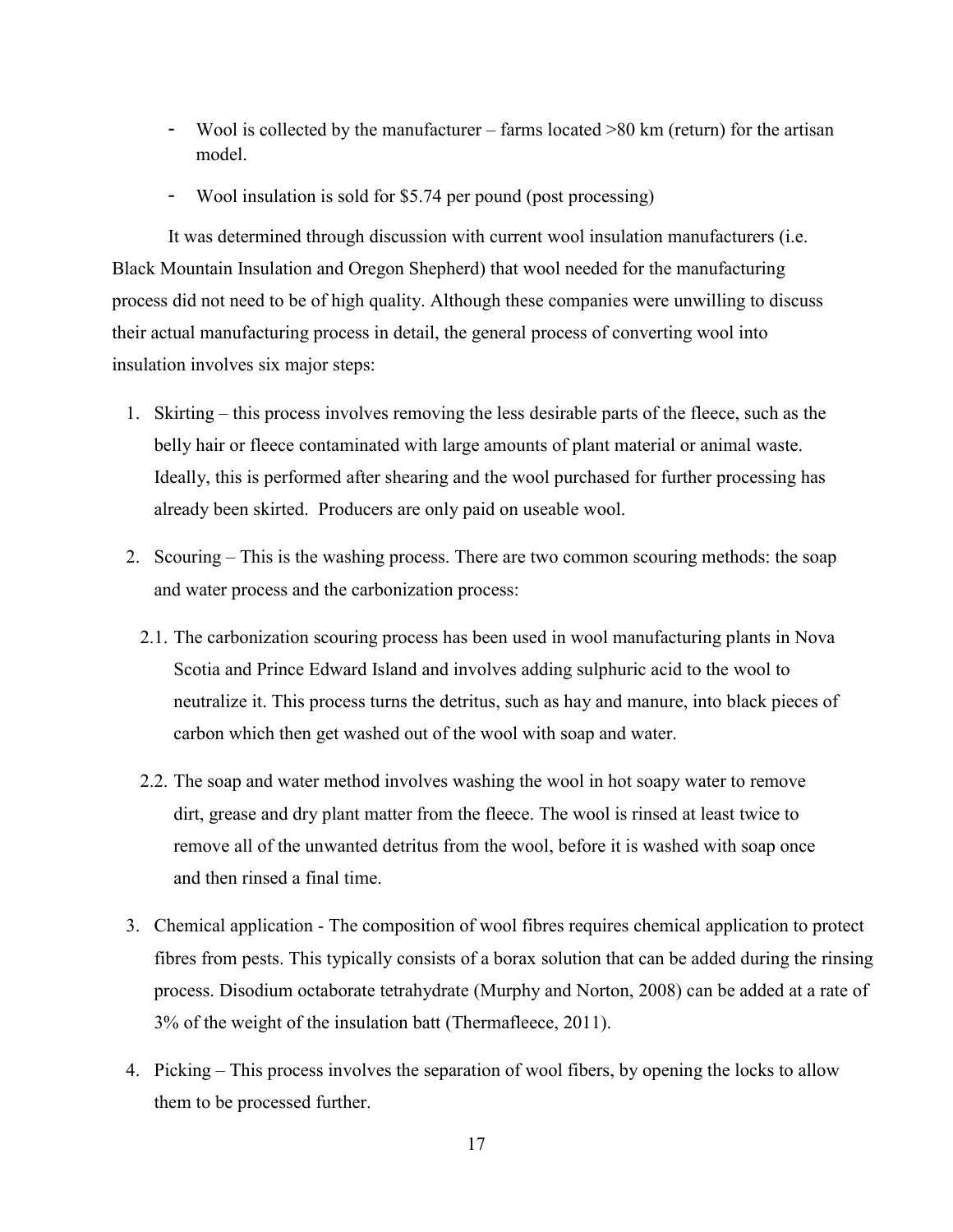- 5. Carding The carding process separates the wool fibres and "combs" them into the same direction in preparation for further processing. Any dry plant material still in the wool should fall out during this step. This is the slowest step in the manufacturing process (after washing is finished), and it is assumed that the equipment used in the feasibility analysis of this study can process 5lbs per hour.
- 6. Packaging Packaging the final product is the last step in the manufacturing process, where the final insulation product is bundled into a form that can be distributed and sold to consumers.

For mass production of wool insulation, production companies typically have "scouring plants" where bales of raw sheep's wool are brought. According to the Irish company Sheep's Wool Insulation, these bales will be marked with the contents, describing the fiber thickness, length, colour and vegetable matter content. Each bale is typically press packed with over 400kg of wool. Bales of such high volume minimize the cost and energy required to transport the wool to the scouring plant. At the scouring plant, the bales are opened and the wool is mixed together to produce various blends. These blends then undergo a scouring process, whereby the wool is washed in warm water through a series of baths (Sheep's Wool Insulation, n.d.a).

The WVCDP, through the funding obtained via the SSHRC SIG grant, examined opportunities to divert wool away from landfills and found that using wool for building insulation to be a feasible option on both the artisanal, and large scales. A model using ExtendsimTM Software was built to model the manufacturing process as described previously, in order to assess the costs associated with developing a wool insulation industry in NS and two models were developed, an Artisan Model and a Larger Scale Model (see Table One, below).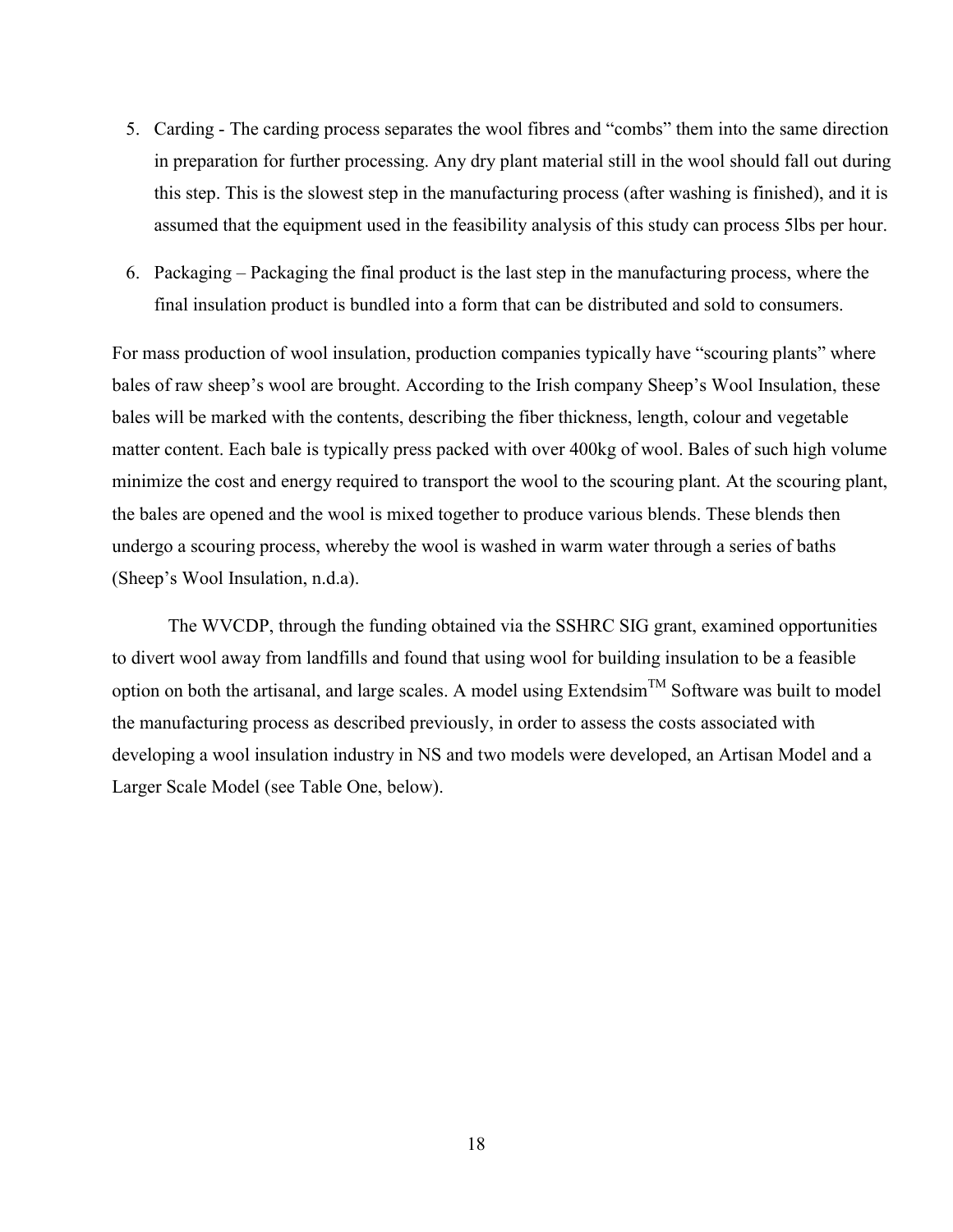Table 1 highlights the findings of the feasibility study from both the artisan and large scale models.

| <b>Item</b>                       | <b>Artisan Model</b> | <b>Larger Scale Model</b> |
|-----------------------------------|----------------------|---------------------------|
| Raw wool received (lbs)           | 10,000               | 40,000                    |
| <b>Units Produced</b>             | 6,000                | 24,000                    |
| <b>Fixed Costs:</b>               |                      |                           |
| <b>Building Mortgage</b>          | \$0.00               | \$32,500.00               |
| Equipment Loan installment        | \$7,136.64           | \$21,112.56               |
| <b>Equipment Maintenance</b>      | \$600.00             | \$1,400.00                |
| Heating                           | \$400.00             | \$5,000.00                |
| Electricity                       | \$182.00             | \$1,200.00                |
| <b>Total Fixed Costs</b>          | \$8,318.64           | \$61,212.56               |
| <b>Variable Costs:</b>            |                      |                           |
| Packaging:                        | \$0.09               | \$0.09\$                  |
| Raw wool cost/unit                | \$1.67               | \$1.67                    |
| Collection cost/unit              | \$0.15               | \$0.15                    |
| Variable production cost/unit     | \$2.46               | \$1.28                    |
| <b>Total Variable Costs/unit:</b> | \$4.36               | \$3.19                    |
| <b>Total Costs</b>                | \$34,949.36          | \$137,741.84              |
| Selling price per unit:           | \$5.74               | \$5.74                    |
| Profit:                           | (S54.36)             | \$18.16                   |

*Table 1: WVCDP results for artisan and large scale wool insulation manufacturing in NS*

As shown, these models attempted to discoved the amount of raw wool required for processing that would allow these models to be viable, or to make a profit. Wool insulation manufacturing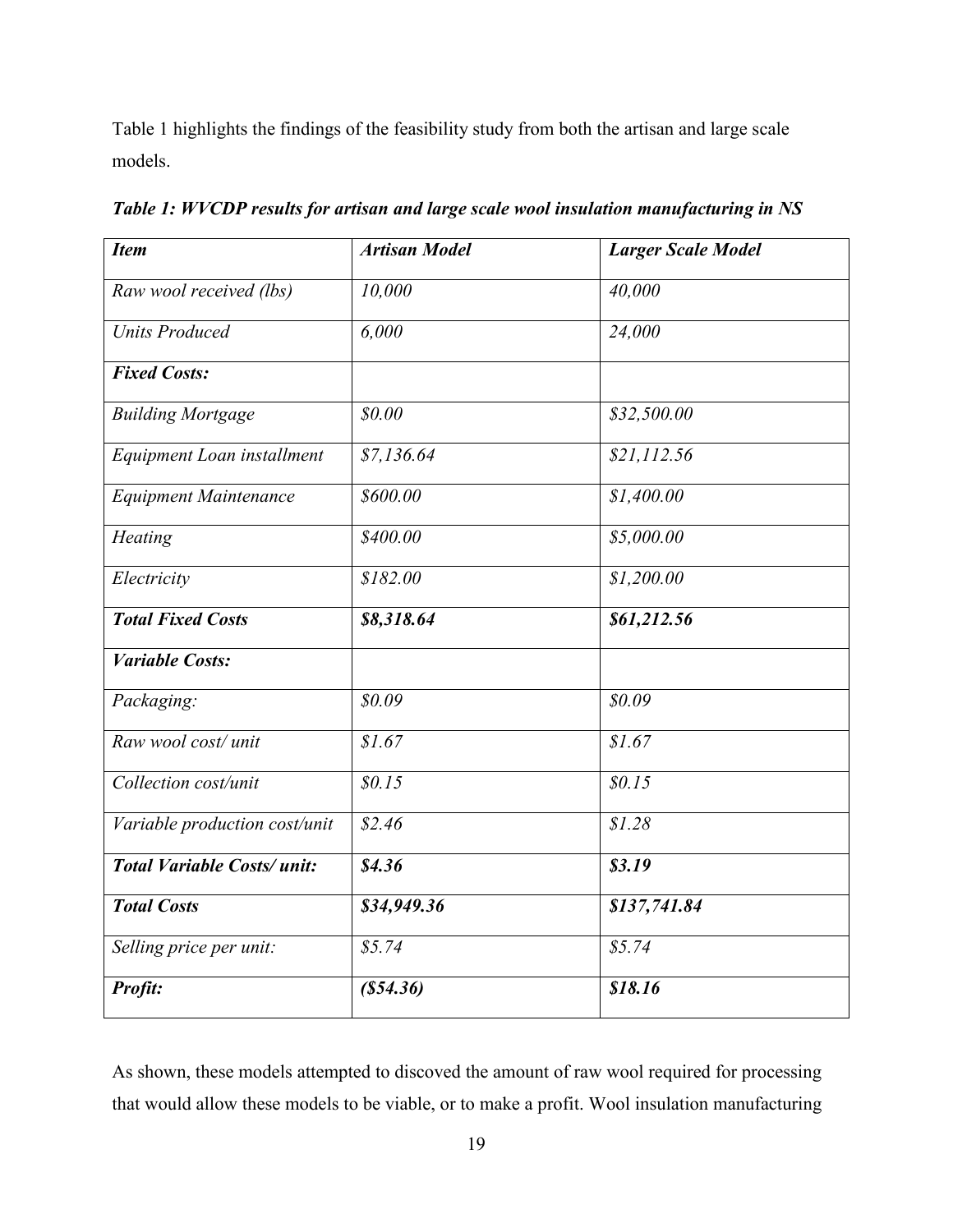appears to be profitable at both the small, artisan scale as well as on a large scale basis, with only 10,000 lbs of raw wool required for the artisan model become feasible, wile 40,000 lbs of raw wool is required for the large scale model. There are some concerns however associated with these models, such as with the artisan model, it is assumed that a building is already available for use (this model represents the addition of wool insulation processing to a current business operation, as opposed to the startup of an entirely new woolen mill, just for processing insulation). Another concern lies with the availability of over 40,000 lbs of waste wool that is needed for a large scale model to break even, and enough wool may not be available within Atlantic Canada, for a business of this size to earn enough profit to attract investors. Also, these models assume that wool is purchased at \$1.00/lb. If low grade wool is not available at this price, obtaining wool at a higher price lessens the profitability of these scenarios and increases the volume of wool required to break even. Another concern is associated with the marketing/sale of this product. It has been determined that wool insulation is currently being sold at a price that is almost three times higher than conventional (fiberglass) insulations and a niche market that is being targeted. The increased awareness of eco-friendly building materials and certifications such as LEED has helped create a market for both self-builders and green building companies. However, a further study on markets and distribution channels is needed – as both artisan and large scale models assume that 100% of the product that is produced is sold. If the market is not available, profitability of these ventures could be hampered substantially. In addition to marketing concern, the regulations surrounding the use of wool in buildings within the province and nation will have to be investigated further before this product would be able to be sold within the country.

#### <span id="page-20-0"></span>**7. Summary of Project Activities and Outcomes**

#### <span id="page-20-1"></span>**7.1 Peer Reviewed Conference Presentations**

Stiles, D., and Corscadden, K.W., "Food/Fibre/Fuel: Exploring Value Chains Through Wool", Avalon Agriculture Advantage: Growing Opportunities, March 24<sup>th</sup> 2011, Salmonier, Newfoundland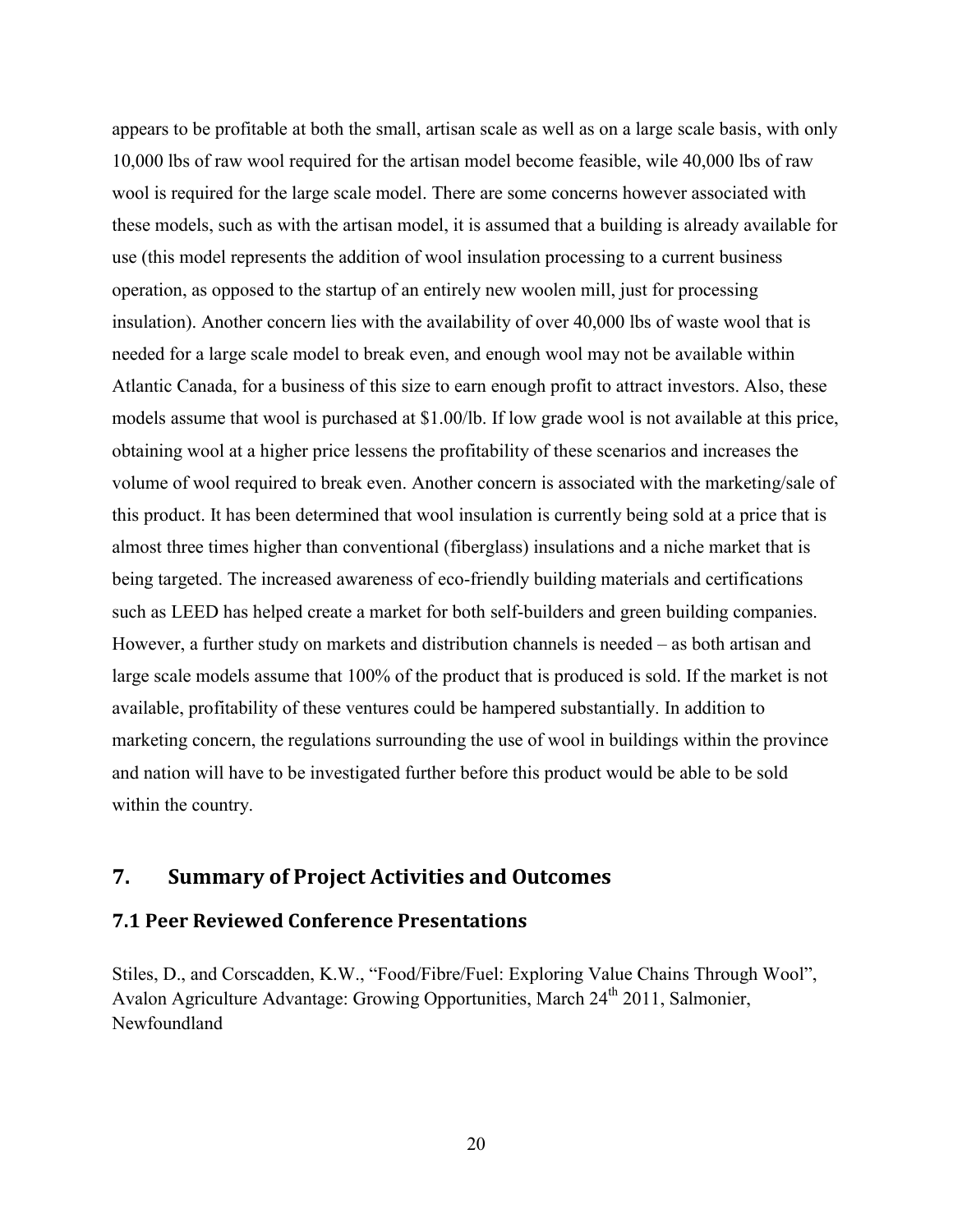#### <span id="page-21-0"></span>**7.2 Industry Publications and Presentations**

Atlantic Farm Focus: Potential For Maritime Wool Batt Insulation Being Studied, P9, September 2011, Dan Woolley

Corscadden, K.W. and D Stiles, "Investigating the Feasibility of Wool Values Chain Development", *Annual General Meeting, Sheep Producers Association of Nova Scotia*, February  $5<sup>th</sup>$  2011 Truro, NS

Kennedy, C., Corscadden, K.W., Stiles, D. (2011). Can Atlantic Canada's Waste Wool Heat Our Houses? Small Farm Canada, P.8, January/February 2012.

Kennedy. C., Stiles. D., Corscadden, K.W. and Kulkarni. A., "Scenario Development of Wool Insulation Business Models.", *Annual General Meeting, Sheep Producers Association of Nova Scotia*, January 21<sup>st</sup> 2012 Windsor, NS

Mazerolle, O. 2012. Theoretical Report Regarding Sheep's Wool as Insulation. Unpublished paper. Appendix A.

#### <span id="page-21-1"></span>**8.Conclusion**

This project has addressed various business models related to the development of a wool insulation business in the Atlantic Canada region. It was determined that importing/exporting wool overseas to be manufactured and re-purchased was not a viable business option. However it was determined that the creation of both an artisan and large scale wool insulation business could be profitable. These models identified provincial and regional volumes of wool, and potential equipment, scale of production and costs associated with the creation of a potentially profitable value chain for wool. In addition economic modeling, networking efforts have resulted in interest from a local insulation manufacturer, Thermocell Industries Inc., who have expressed interest in pursuing discussions around the possibility of their company manufacturing a wool insulation product. These discussions are currently in preliminary stages to try to determine if wool manufacturing could fit into their current manufacturing process of cellulose insulation. As well, there has been interest from a distributer of green building products, Living Rooms:: Ecological Living + Building, to have a Canadian supplier of wool insulation, as currently the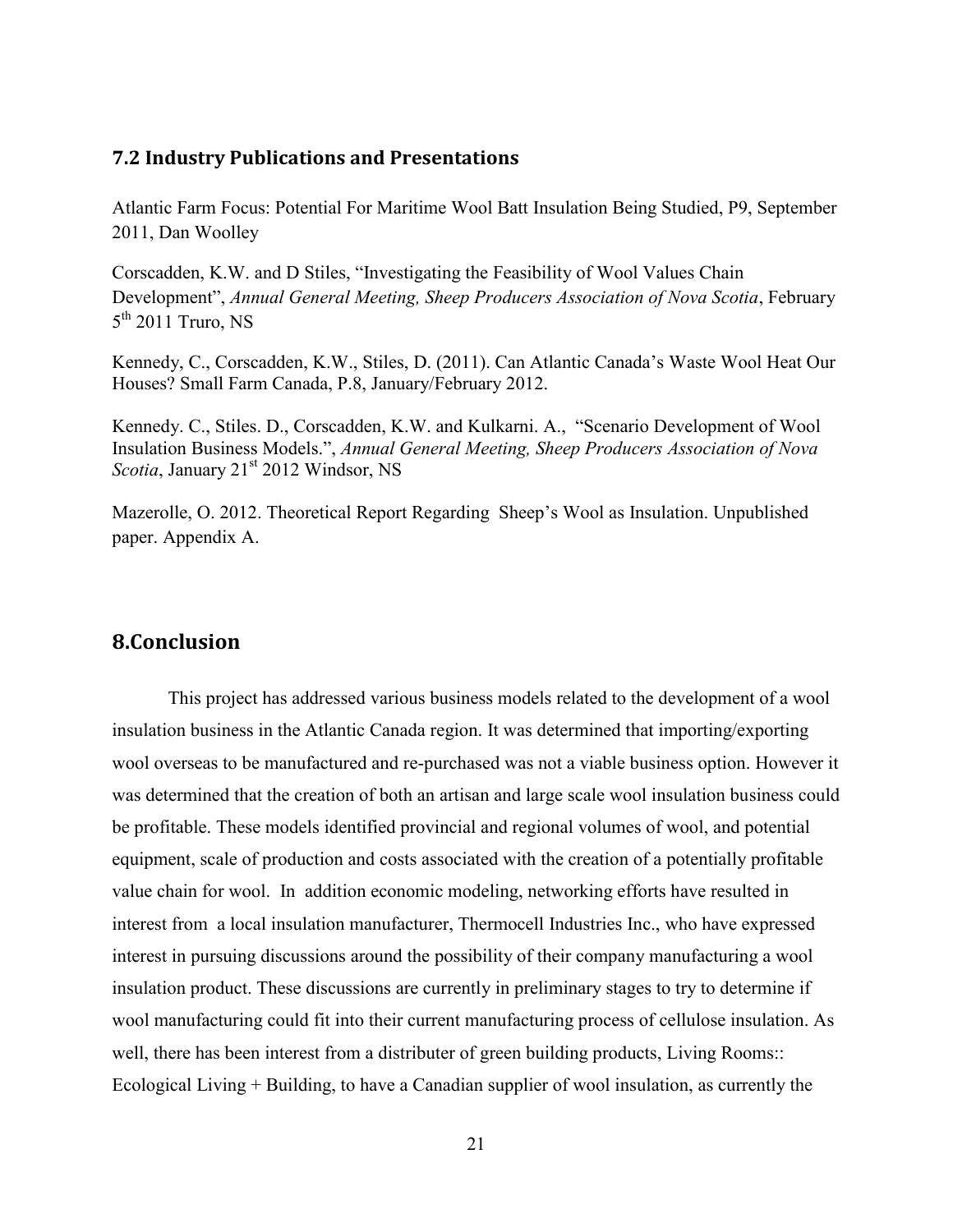only wool insulation they distribute is from outside of Canada. These two factors demonstrate the interest in both the ability of manufacture and to sell a Canadian wool insulation product. The limitations of establishing a wool insulation industry in the area are that the details of the manufacturing process itself are still vague, since there is minimal literature on the subject due to company's proprietary policies.

Since industry support and interest in further research has been significant, it is suggested that the logical next phase of this research is the development of a Manufacturing Study Pilot Project (MSPP), to study the logistics, manufacturing process, and product development potential for a sheep's wool insulation or similar products for the emerging market of green building products.

The MSPP would analyze the potential for appropriate-scale manufacturing with the goal of providing economic and other benefits to the sheep industry and more generally the rural communities of Atlantic Canada. The MSPP would also investigate the potential for replication of the template devised in other areas such as in Eastern Canada and beyond, with the aim to see if such appropriate-scale manufacturing might result not only in economic benefits, but also the benefit of the diversion of a significant amount of wool from the waste stream, thereby creating an alternative revenue stream for sheep producers and possibly other spinoff industries (i.e. lanolin extraction and production) connected to wool fibre.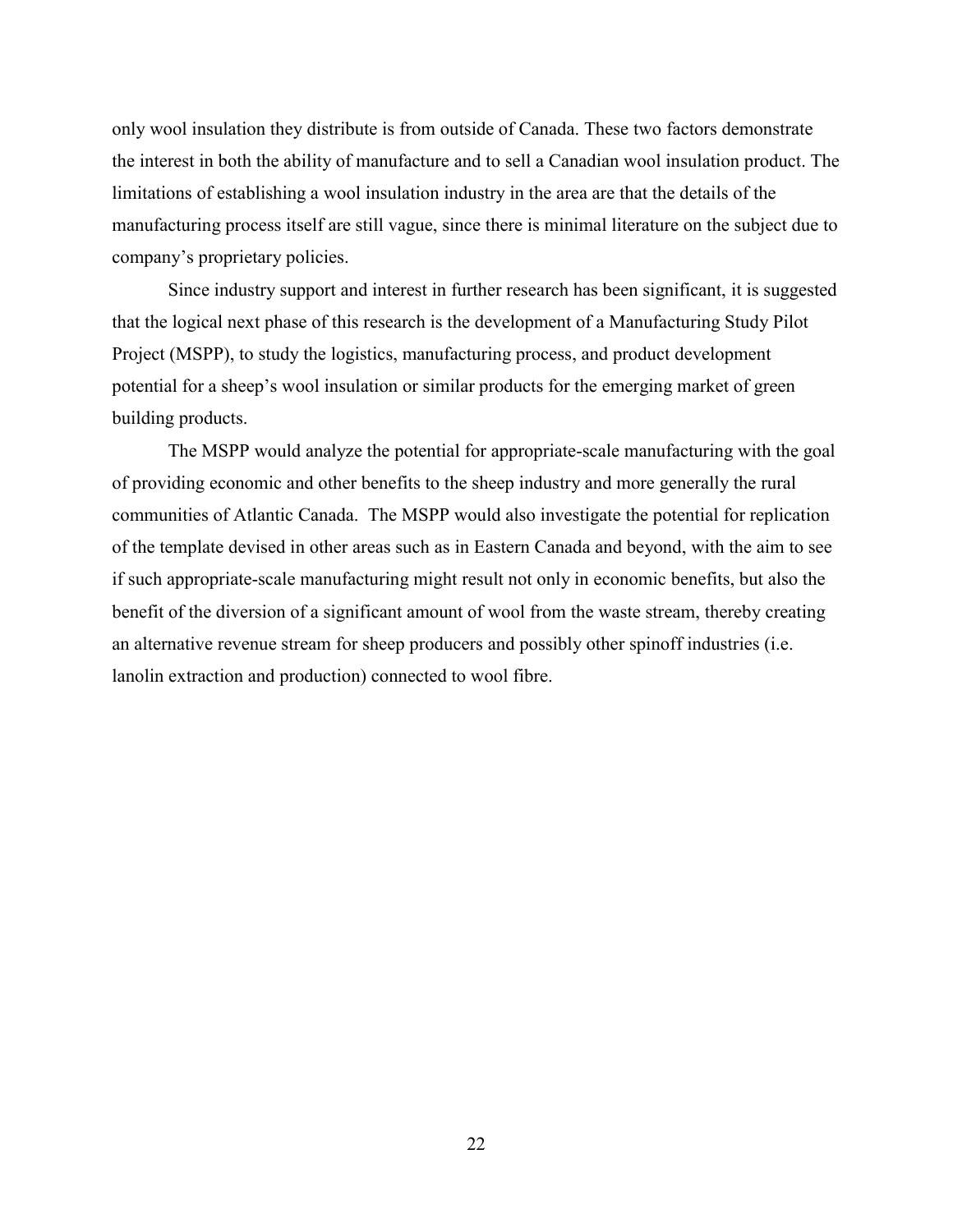# <span id="page-23-0"></span>**9.References**

Agriculture and Agri-Food Canada. (2007). An overview of the Canadian Agiculture and Agri-Food system. http://www4.agr.gc.ca/resources/prod/doc/pol/pub/sys/pdf/sys\_2007\_e.pdf

Altieri, Miguel A. (2009). Agroecology, small farms, and food sovereignty. Monthly Review July-August 2009. http://monthlyreview.org/090810altieri.php

B&B Cowin Insulation Ltd. Personal communication.

Ballagh, K.O., 1996. Accoustical properties of wool. Applied Acuostics 48(2): 101-120.

Black Mountain Insulation debuts on Seddon housing project. (2008). *Insulation - The Energy Efficiency Newsletter*, (3), p. 8.

Black Mountain Insulation, 2011. Technical Data. http://www.sheepwoolinsulation.ie/products.asp?cat=13

BOMa BESt. (2011). Canadian Building Environment Standards. http://www.bomabest.com

CCWG. (2011). About wool. http://www.wool.ca/about\_wool

Davidson, 2012. Textile Industry. http://www.thecanadianencyclopedia.com/articles/textileindustry

GPI Atlantic. (2008a). The GPI Soils and Agriculture Accounts Towards a healthy farm and food system: indicators of genuine progress. http://www.gpiatlantic.org/pdf/agriculture/thffs.pdf

GPI Atlantic. (2008b). The GPI Soils and Agriculture Accounts of economic viability of farms and farm communities in Nova Scotia and Prince Edward Island. Available from: http://www.gpiatlantic.org/pdf/agriculture/farmviability08.pdf

Hanavan, L., Kennedy, C., and Cameron, G. (2010). "And Now for the Main Discourse: A Critique of the Popular Food and Farm Literature." Humbolt Journal of Social Relations 33:1/2 [ in press].

Jarrell, T.T., 2011. The cultural history and future of sheep farming in the high country.

Murphy, R.J. and A. Norton. 2008. Life cycle assessment of natural fibre insulation materials.NNFCC, Imperial College, London.

New fibre materials and new areas of use (1995). GAK Gummi Fasern Kunststoffe, 48 (10), pp. 682-683.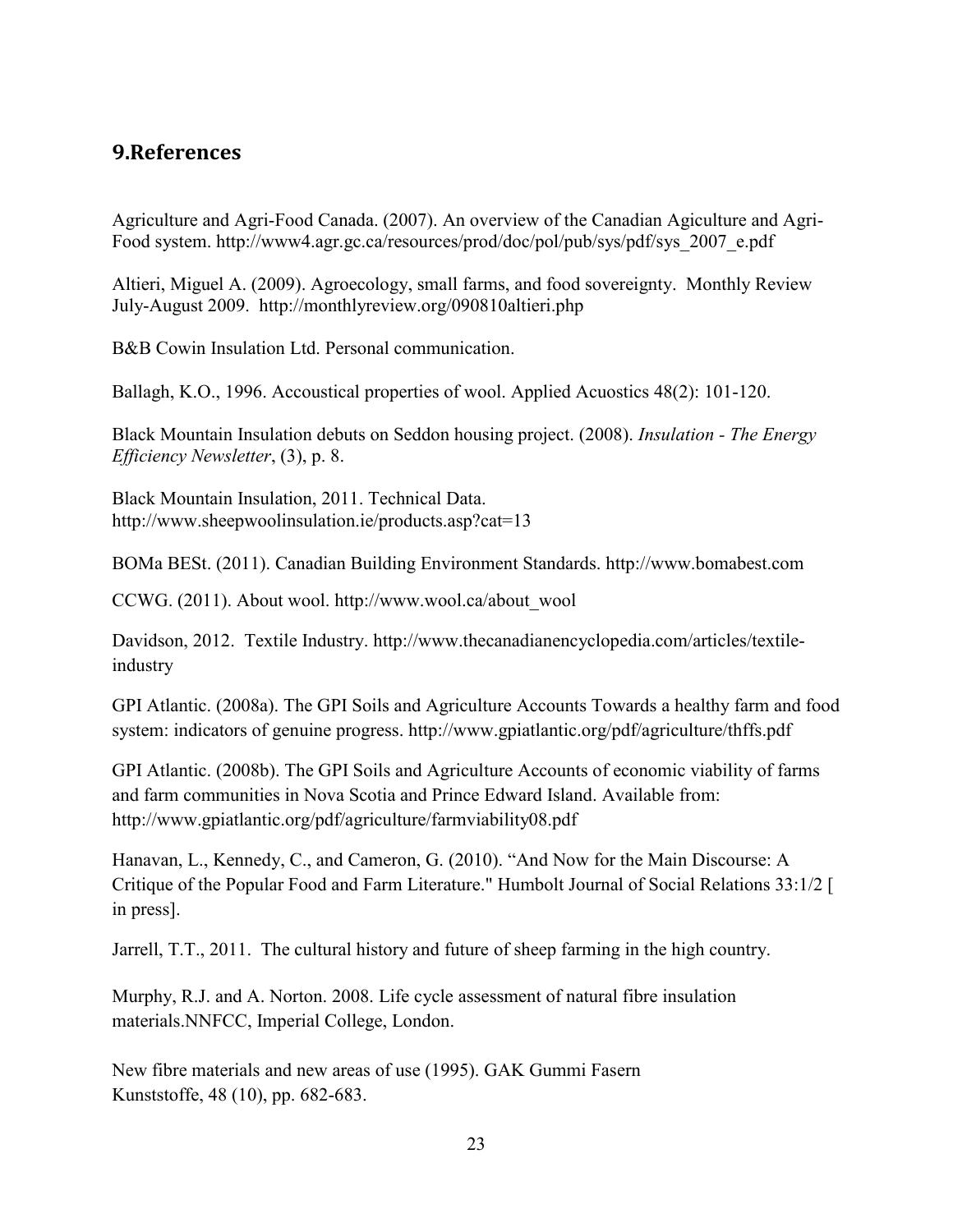Nordås, H.K., 2004. The Global Textile and Clothing Industry Post the Agreement on Textiles and Clothing. World Trade Organization, Geneva, Switzerland, 2004.

NSHBA, 2011. Personal communication.

Oregon Shepherd, 2011. Natural Wool insulation. Available from: http://www.oregonshepherd.com/

Papadopoulos, Y, H.T. Kunelius, and A.H. Fredeen. 1993. Factors influencing pasture productivity in Atlantic Canada. Canadian Journal of Animal Science 73:699-713 http://www1.foragebeef.ca/\$foragebeef/frgebeef.nsf/all/frg39/\$FILE/atlanticcanada.pdf

Sheep's Wool Insulation. (n.d.a). Production process. http://www.sheepwoolinsulation.ie/about/production\_process.asp

Sheep's Wool insulation (n.d.b). Why should I use Wool? http://uk.sheepwoolinsulation.com/why\_wool

Sheep's Wool Insulation. (2009). Information Department Centre for Alternative Technology. Powys, Wales, UK. www.cat.org.uk

Sheep's Wool Insulation 2011. Sheep wool insulation premium roll. http://www.sheepwoolinsulation.ie/products.asp?cat=13

Stanford, K. Hobbs, J.E., Gilbert M., Jones S.D.M., Price, M.A., Klein K.K., and Kerr W.A. (1999). Lamb-buying preferences of Canadian abattoirs and producer marketing groups: implications for the Canadian supply chain. *Supply Chain Management* 4(2): 86-94

Statistics Canada. (2006). Livestock statistics*.* http://www.statcan.gc.ca/pub/23-603-x/23-603 x2002004-eng.pdf

Statistics Canada. (2011a). Sheep statistics. http://www5.statcan.gc.ca/cansim/a26

Statistics Canada. (2011b). Farm cash receipts. http://www.statcan.gc.ca/pub/21-011-x/21-011 x2011002-eng.pdf

Statistics Canada. (2011c). Sheep statistics, quantity of wool purchased, used on farms, price and farm value.

http://www5.statcan.gc.ca/cansim/a26?lang=eng&retrLang=eng&id=0030097&paSer**=**&pattern =&stByVal=1&p1=1&p2=-1&tabMode=dataTable&csid=Stiles, Deborah and Greg Cameron. (2009).

Stiles, D. and Cameron, G. (2009). Changing paradigms: Rural communities, agriculture, and corporate and civic models of development in Atlantic Canada. *Journal of Enterprising Communities: People and Places in the Global Economy* 3(4): 341-354.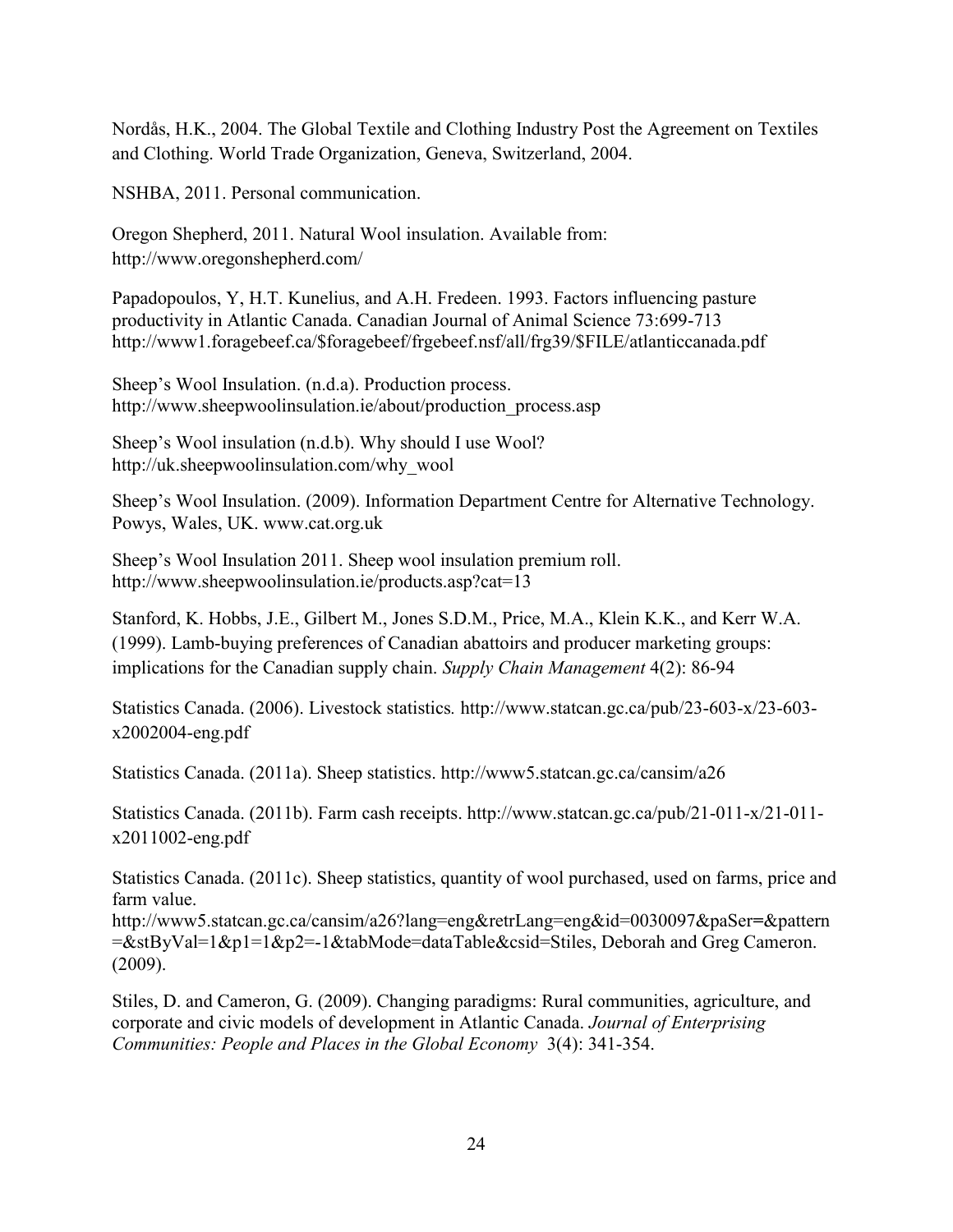Symons, J.G., Clarke, R.E., Peirce, J.V.(1995). Thermal performance of several Australian fibrous insulating materials. *Journal of thermal insulation and building envelopes*, 19, pp. 72- 88.

The Good Shepherd, 2011. Good Shepherd Wool insulation. Available from: http://www.goodshepherdwool.com/

Thermafleece, 2011. Material safety data sheet. http://www.thermafleece.com/sites/default/files/downloads/Thermafleece%20Original%20MSD S.pdf

Trancart, M. 2008. The role of agricultural ressources in technical textiles [Place aux agroressources dans le textile technique]. TUT Textiles a Usages Techniques, 5 (70), pp. 13-15.

Trethowen H.A. 1995. Further comment on fibrous insulant materials. Journal of Thermal Insulation and Building Envelopes 19:89–92.

Wool Production in Canada. No Date (updated manual from 1986). Canadian Co-operative Wool Growers. http://www.cansheep.ca/User/Docs/Resources/Wool\_Manual\_FinalV5.pdf

Ye, Z., Wells, C.M., Carrington, C. G., and N. J. Hewitt. (2006). Thermal conductivity of wool and wool–hemp insulation. Int. J. Energy Res. 2006; 30:37–49.

Zach, J., Korjenic, A., Petránek, V., Hroudová, J., Bednar, T. 2012. Performance evaluation and research of alternative thermal insulations based on sheep's wool. Energy and Buildings 49: 246- 253.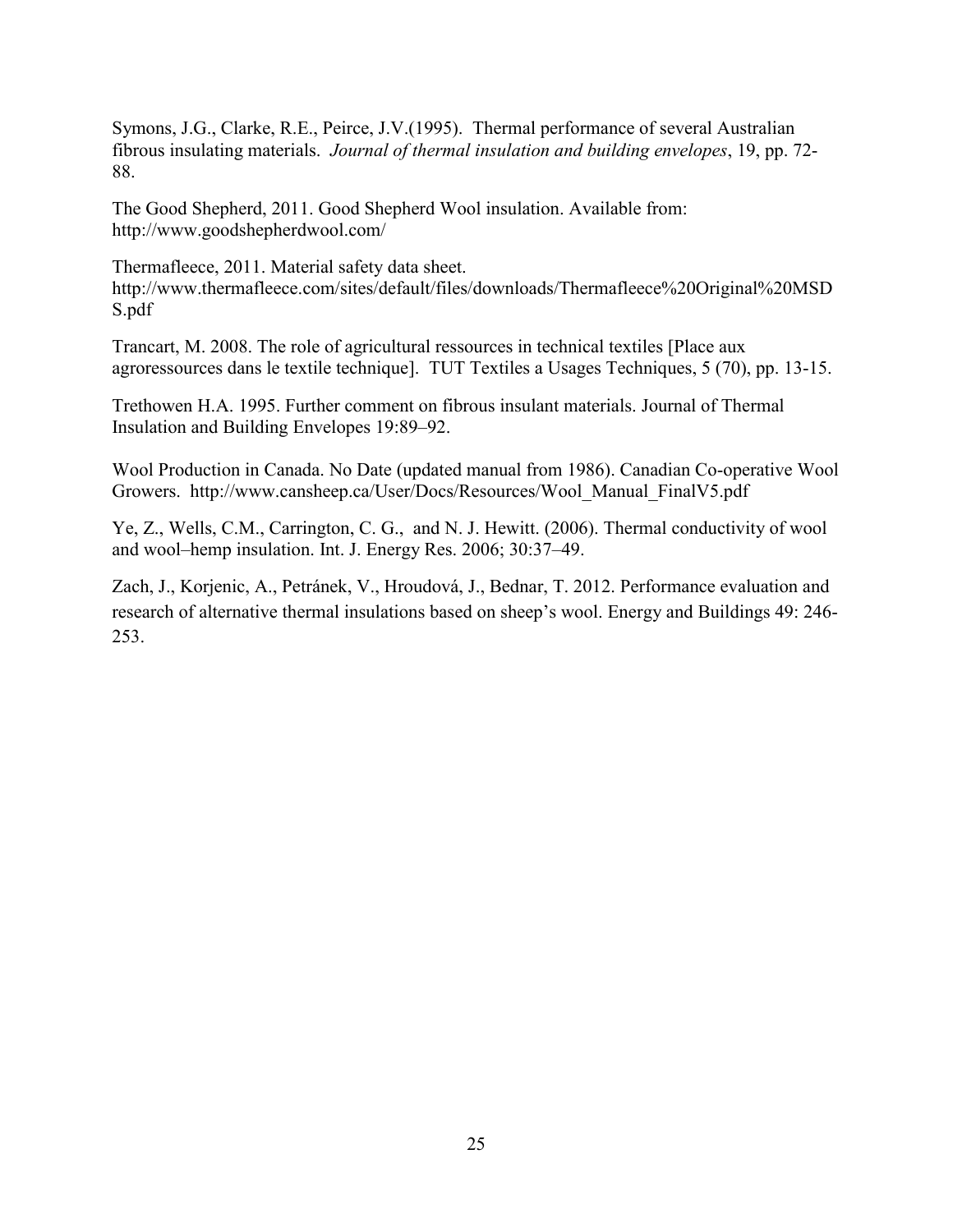# <span id="page-26-0"></span>**Appendix A**

# Wool Value Chain Development

# Theoretical Report Regarding Sheep's Wool as Insulation

By Ovide Mazerolle for the Rural Research Centre

June, 2012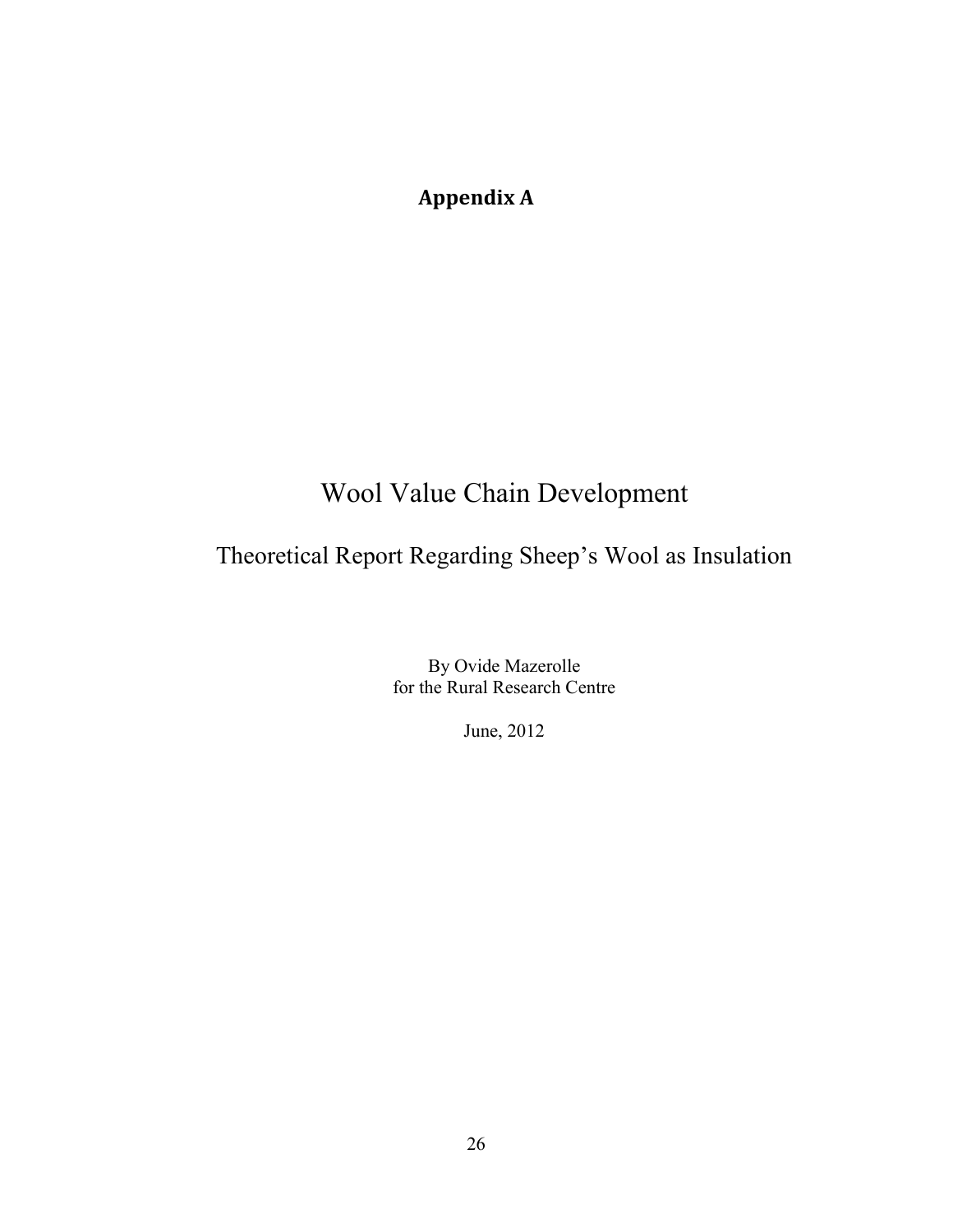# **Table of Contents**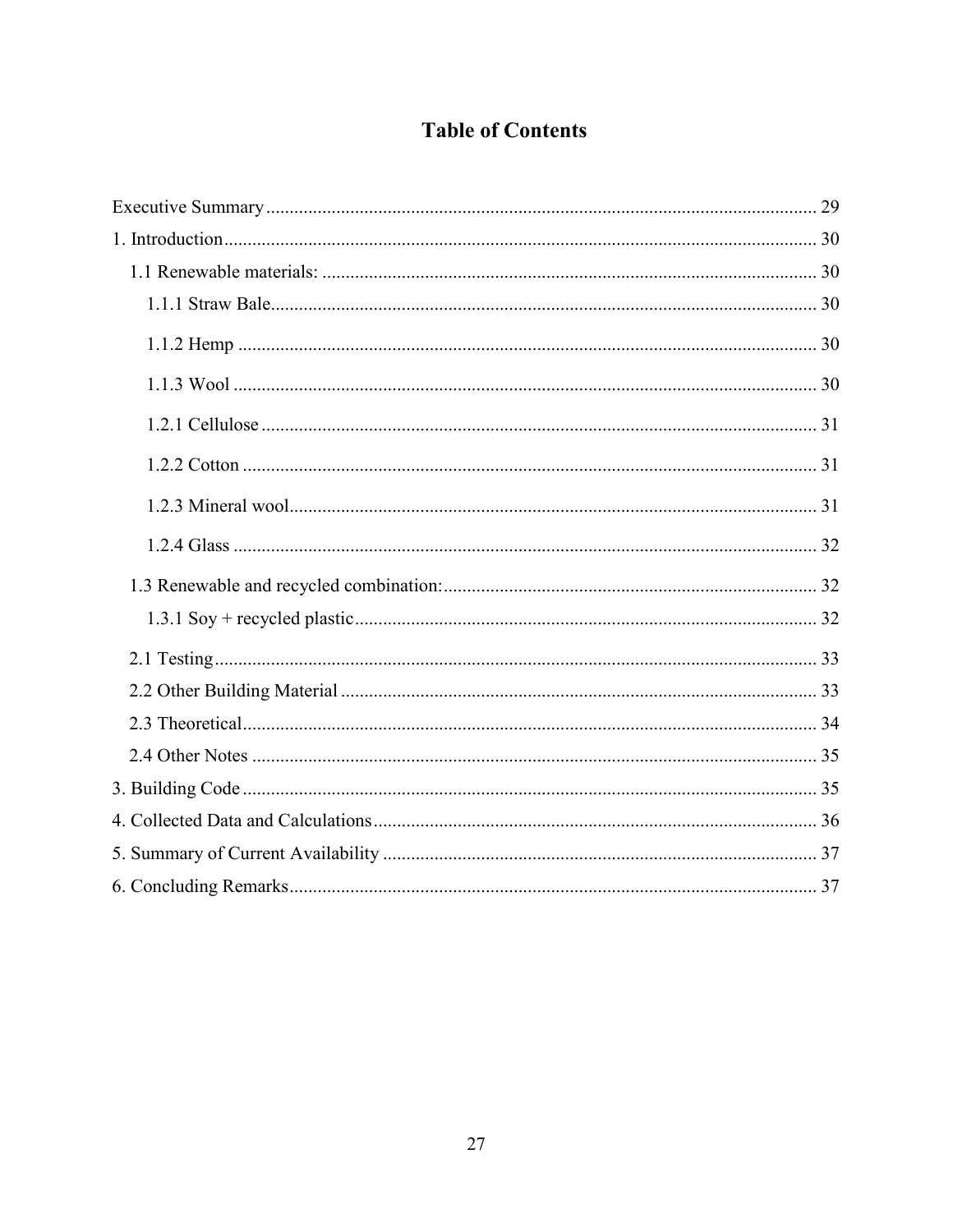# **Abstract**

This report has been written to calculate the value in terms of energy savings of using locally produced sheep's wool as insulation. It is meant to serve as a collection of data and points of reference regarding insulation made from sheep's wool as well as other renewable resources.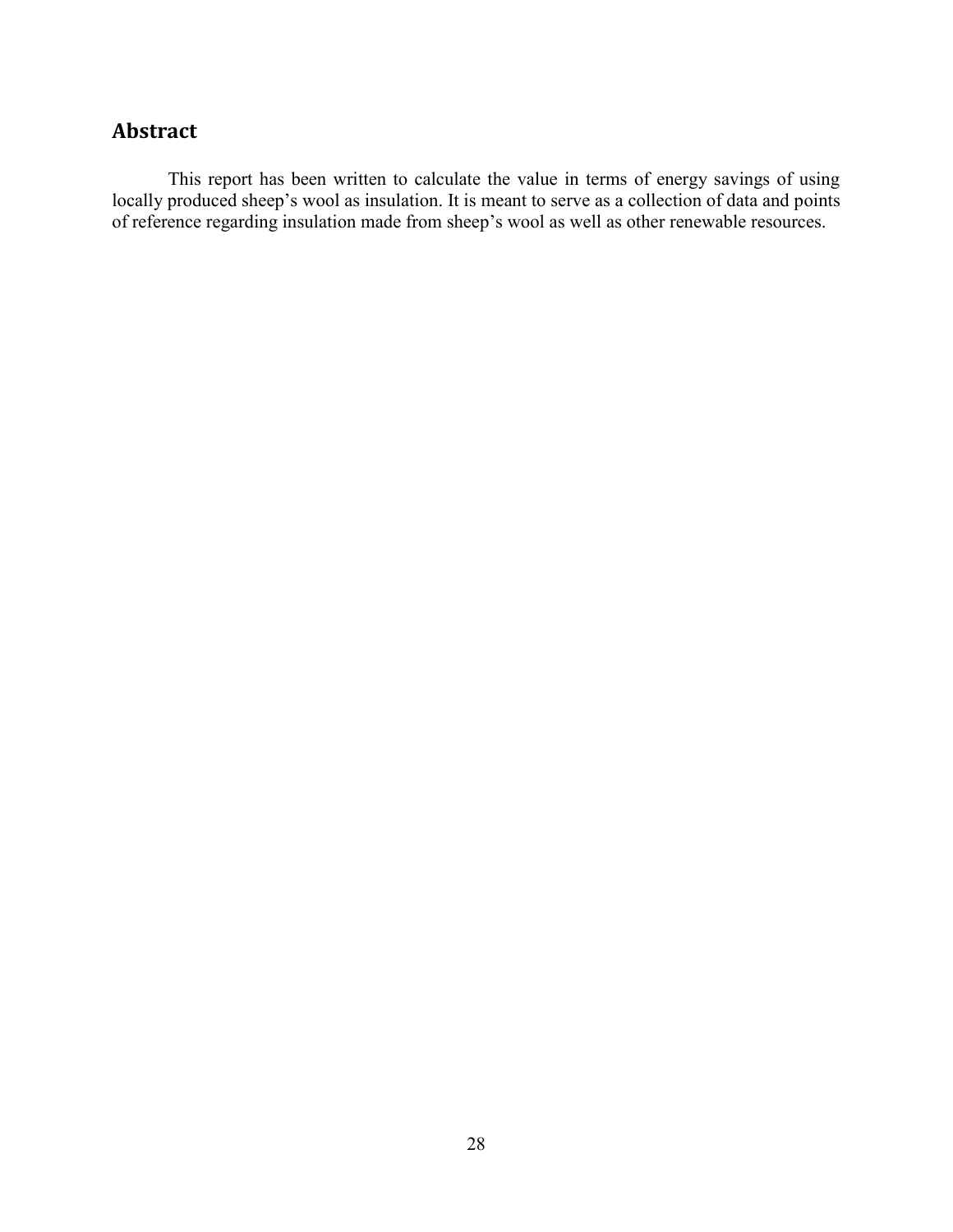## **Executive Summary**

This report uses information collected from various related research reports, and also from companies currently selling wool-based insulation products, in order to compare to the results acquired by the Rural Research Centre's own testing.

Research papers from 7 different groups or individuals explain attributes of using sheep's wool as well as indicating their nominal heat resistance and insulation value.

The test being performed includes four hotboxes, each insulated by a different material. These materials include glass wool batts, rigid polystyrene, sheep's wool batts and sheep's wool blown insulation. These wool materials were ordered from companies in Alberta, Canada and Oregon, respectively.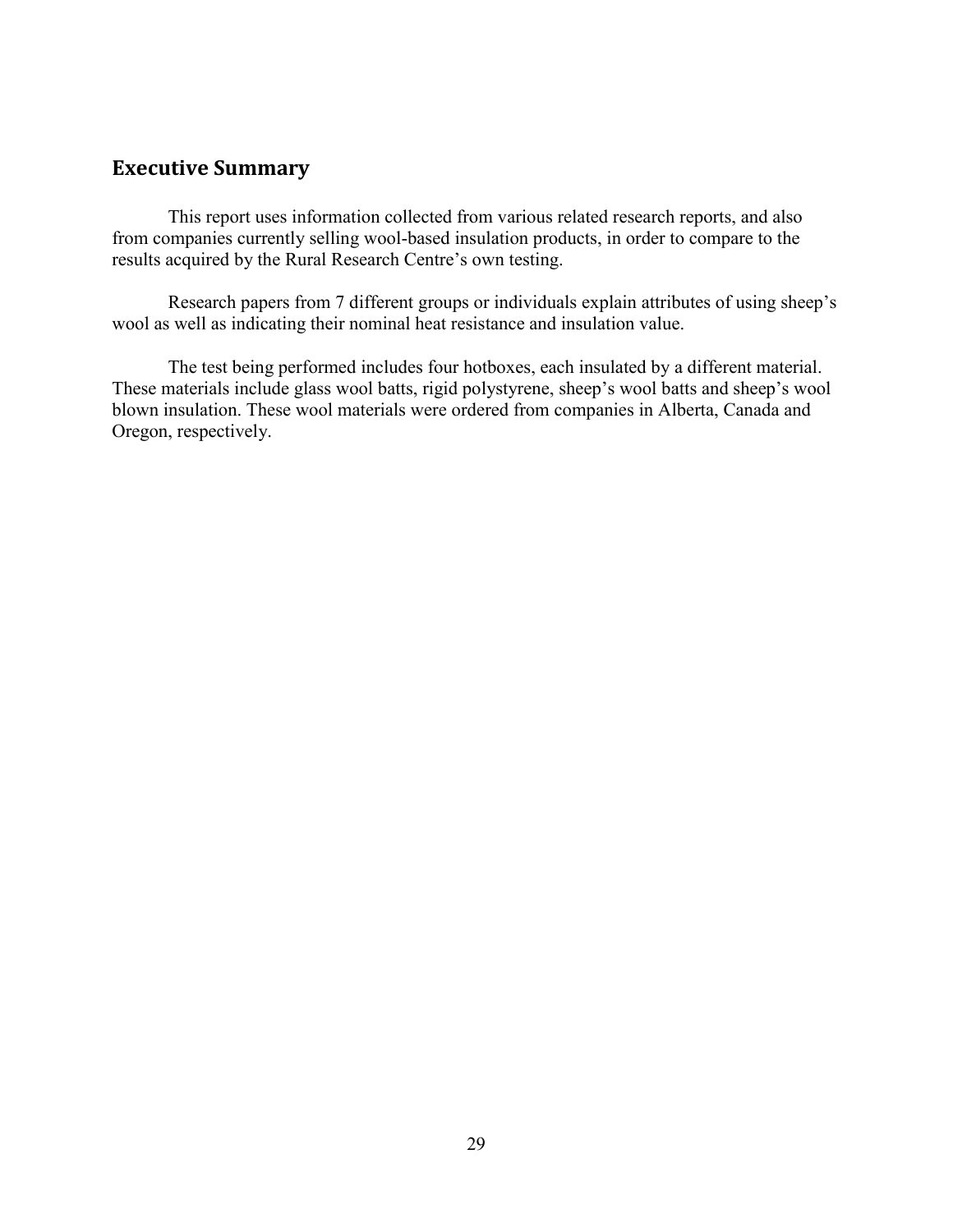## **1. Introduction**

Background Information on Current Insulation Using Renewable and Recycled Resources

#### **1.1 Renewable materials:**

#### **1.1.1 Straw Bale**

A whole construction system of its own, straw bale construction offers insulation values of R-40 [7 RSI] to R-45 [8 RSI] (R-55 [9.7 RSI] in the case of three-string bales). There are two styles of construction when working with straw bale, post and beam and Loadbearing. The former, uses a structural framework made of wood, concrete and steel to carry roof loads, whereas the latter use the bale walls themselves to support the roof. According to a report written in 2006, more than 50 straw bale buildings exist within the Atlantic Canadian region<sup>1</sup>.

#### **1.1.2 Hemp**

Among hemp's long list of possible applications, there are two techniques currently being developed and used to insulate homes. The first is a mixture of hemp and flax fibers being produced into batts that offer a thermal resistance of 0.02564 RSI/mm.<sup>2</sup> The second method of using hemp for insulation applications it with "Hemcrete", a Hemp shiv (low-density cellulosic material that comes from the core of the hemp plant<sup>3</sup>) and air lime combination offering resistance values in the range of 0.0125 to 0.00769 RSI/mm.<sup>4</sup>

#### **1.1.3 Wool**

 $\overline{a}$ 

Sheep's wool insulation is being produced into insulation in three different formats: Batts, loose fill, and panels. In many cases, the wool is cleaned and have Borates added in order to add fire resistance to the material. In some cases, small amounts (up to 15%) of polyester adhesive are used to aid with bonding.<sup>5</sup>

The typical batts being produced are similar in shape to conventional mineral/glass wool batts and typically offer approximately  $0.026$  RSI per mm in thickness.<sup>6</sup> One company offers another format of batt that is comparable to quilt batting with a thermal insulance of 2.11 m<sup>2</sup>K/W unrolled to fit a 3.5" thick wall.

<sup>&</sup>lt;sup>1</sup> Straw Bale Construction in Atlantic Canada, Kim Thompson; p.59

<sup>&</sup>lt;sup>2</sup> http://www.hemptechnology.co.uk/insulation.htm

<sup>3</sup> http://www.hemptechnology.co.uk/shiv.htm

<sup>4</sup> http://www.tradical.com/hemp-lime.html

<sup>&</sup>lt;sup>5</sup> "THERMAFLEECE Original" fact sheet, Second Nature UK Ltd.

<sup>6</sup> ibid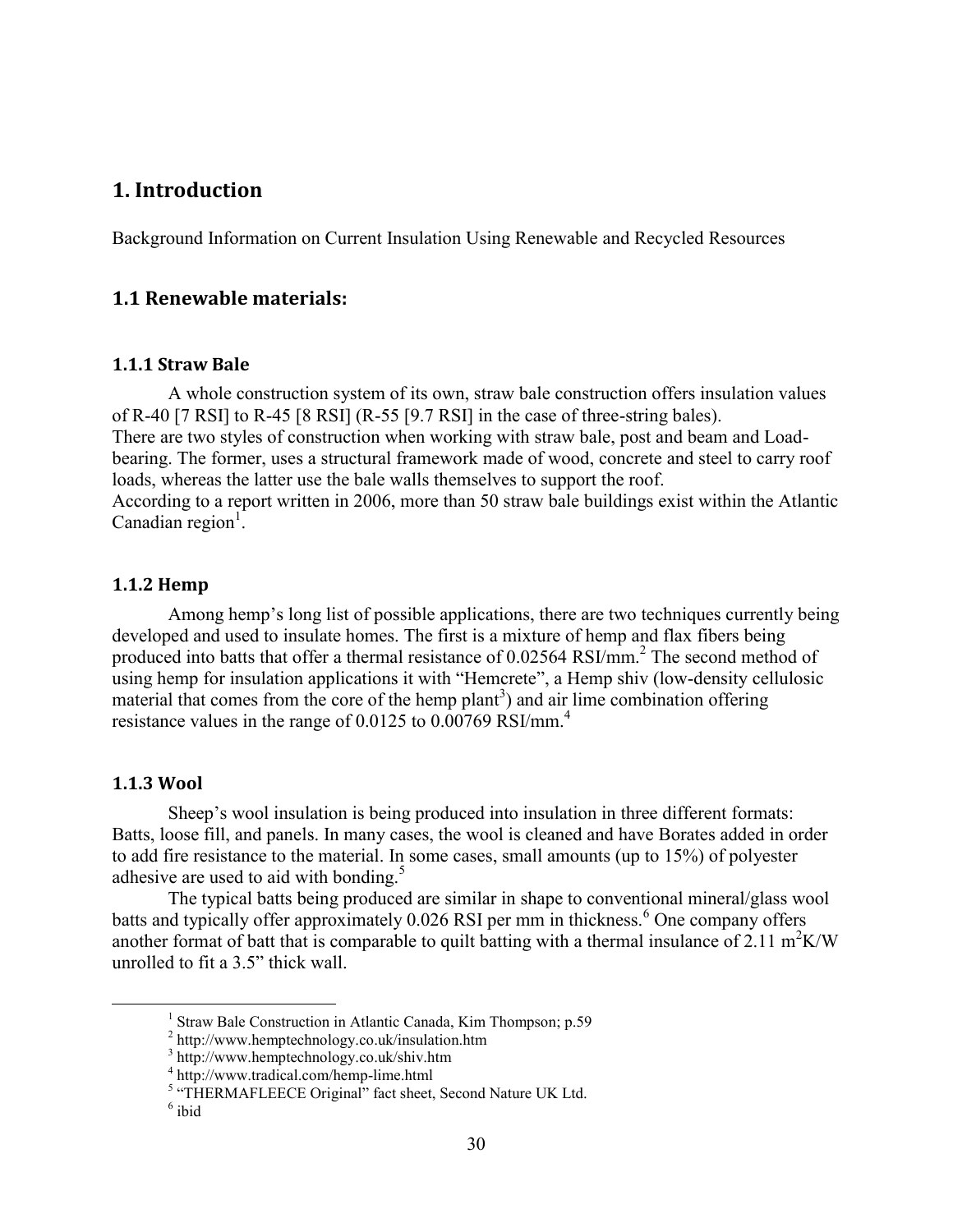The loose-fill insulation that was used for the testing was composed of a mix of small pieces of stained and darker wool that had borates added to it. When ordered, it arrives accompanied by a netting meant to be installed as a temporary barrier to keep the material in place from the moment it is being installed to when the interior finish (i.e: gypsum) is installed. This method of insulation offers an approximate value of 0.028 RSI/mm, depending on the thickness of the wall  $^7$ 

WEKA Panels are 3"-think solid boards used as insulation produced in Italy and in Pennsylvania and offer an insulation value of  $2.1132 \text{ m}^2 \text{K/W}$ .

#### *1.2 Recycled materials:*

#### **1.2.1 Cellulose**

Mostly composed of recycled newsprint and/or other shredded papers, this type of insulation is installed in retrofit scenarios by blowing it into a hole in the very top of the wall and in new building scenarios by first applying a temporary retainer or netting that is removed once the insulation has been applied to the adequate density. Cellulose insulation offers an approximate resistance of 0.025 RSI/mm.<sup>8</sup>

#### **1.2.2 Cotton**

Cotton clothing, particularly denim and cotton mill waste, is being recycled and made into batts for home insulation. This product has quite a bit of help from the general population in North America, including retailers and individual groups getting together to contribute to the *Cotton. From Blue to Green* campaign *<sup>9</sup> .* This campaign collects people's unwanted denim clothing in order to shred them back into cotton fiber, add borates and shape into batts composed of up to  $80\%$  recycled material<sup>10</sup>. This product, including recycled cotton batts from other companies, offer between 1.94 to 2.64 m<sup>2</sup>K/W for walls of 3.5", and 3.35 m<sup>2</sup>K/W for walls of 5.5<sup>", 11</sup>

#### **1.2.3 Mineral wool**

 $\overline{a}$ 

Mineral wool is a product mostly constructed of metal oxide base and is one of the most commonly used insulations these days. This category of insulation includes fiberglass (glass wool), stone wool (rock wool), and ceramic wool. The batts and granulated (for blown in applications) cellulose made of glass wool and other mineral wools, can contain up to 30% recycled glass and/or other recycled metals<sup>12</sup>. Mineral wool generally delivers an RSI/m value

<sup>&</sup>lt;sup>7</sup> http://www.oregonshepherd.com/wp-content/uploads/2010/09/8-10-11-R-Values.jpg

<sup>8</sup> http://en.wikipedia.org/wiki/Cellulose\_insulation#Thermal\_performance

<sup>9</sup> http://www.cottonfrombluetogreen.org/

<sup>&</sup>lt;sup>10</sup> http://www.bondedlogic.com/construction-products/ultratouch-denim-insulation

 $11$  http://www.insultechnology.com/cotton\_insulation\_2.html

<sup>&</sup>lt;sup>12</sup> http://en.wikipedia.org/wiki/Mineral\_wool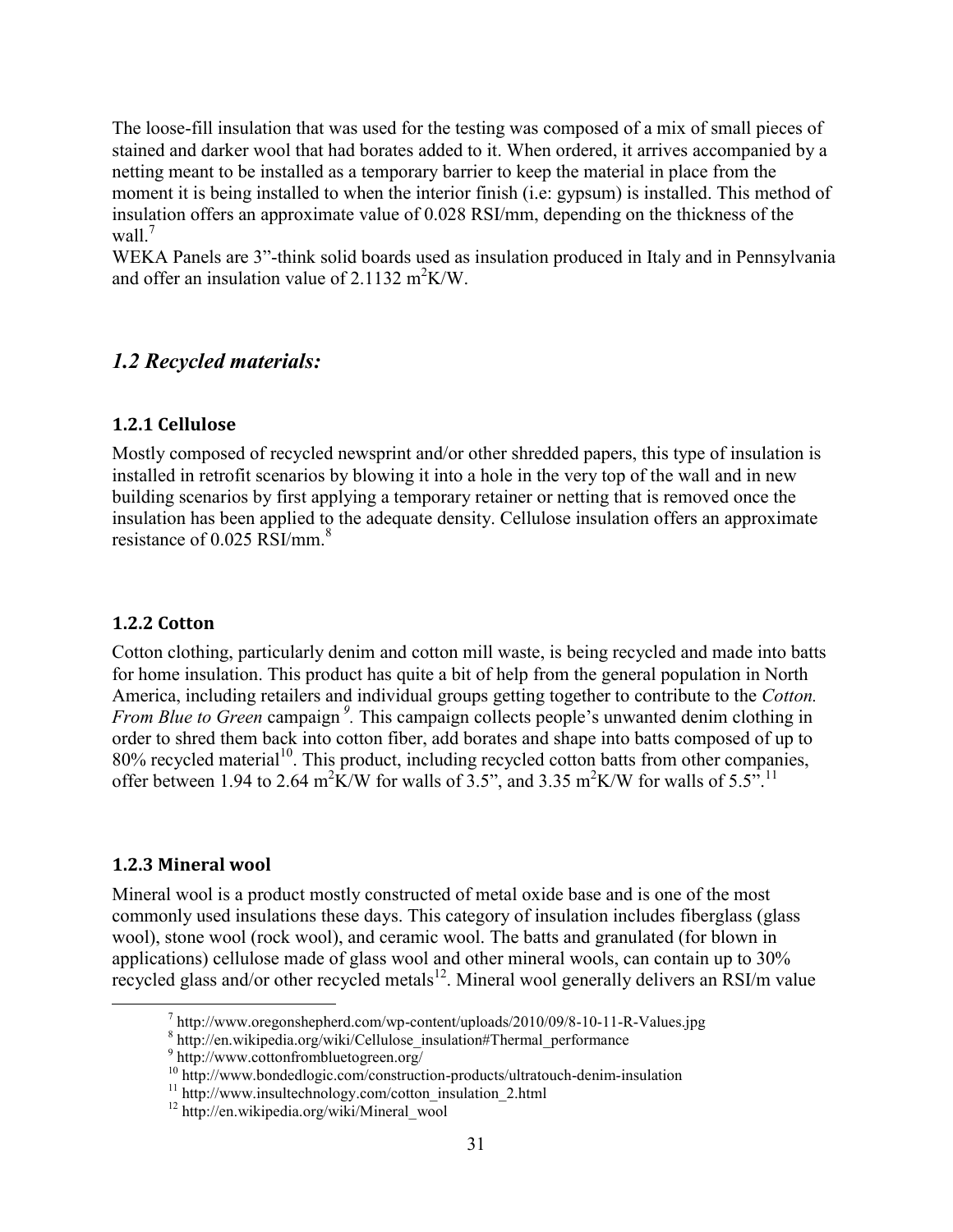between 19 and  $26^{13}$  (approximately 0.0665 and 0.091 m<sup>2</sup>K/W respectively in the case of 3.5" [nominal 4"] walls).

#### **1.2.4 Glass**

In addition to fiberglass batt insulation, another type of insulation has been developed in the United Kingdom that is composed 100% of glass, 68% of which is recycled from post consumer waste, industrial waste from the Fenestry industry and scrap production material. FOAMGLAS® is an insulation material composed of millions of completely sealed glass cells and claims to be waterproof, vapour-tight, incombustible, pest-proof and easy to cut with a saw blade or a hand saw. The thermal conductivity of these products range from 0.038 to 0.050 W/m\*K<sup>14</sup>(2.3684 to 1.8 m<sup>2</sup>K/W respectively at 90mm in thickness [3.54"]).

### **1.3 Renewable and recycled combination:**

#### **1.3.1 Soy + recycled plastic**

A spray-foam made from a combination of vegetable oil, recycled plastic and soy is offered by Demilec Inc. and claims to have a thermal resistance value of 0.0423 RSI/mm.<sup>15</sup>

 $\overline{a}$ 

 $13$  http://www.cmhc.ca/en/co/maho/enefcosa/enefcosa\_002.cfm

<sup>14</sup> http://www.foamglas.co.uk/building/home/

<sup>15</sup> http://www.demilec.com/english/heatlok-soya-builders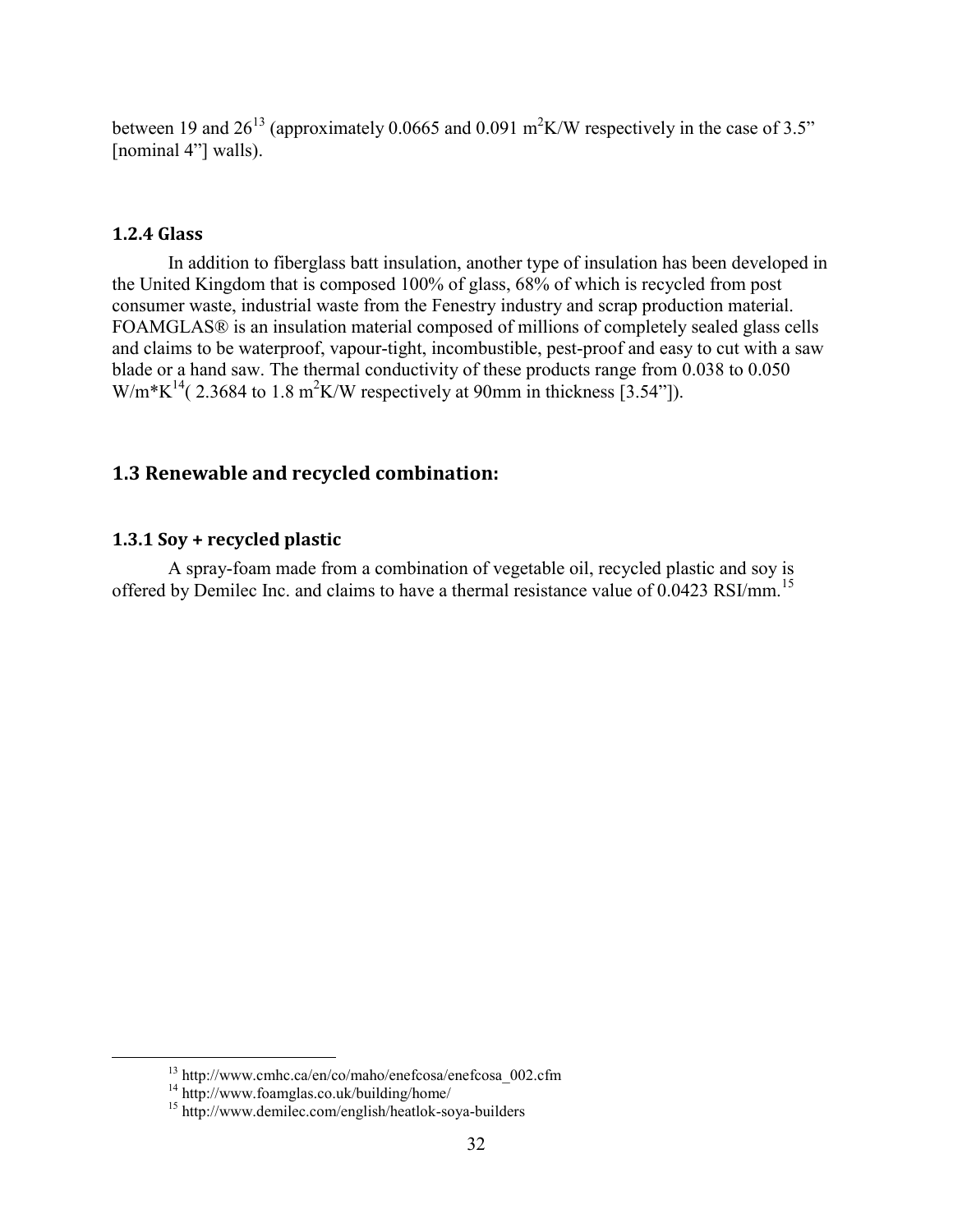## **2. Methodology**

#### **2.1 Testing**

The tested insulation materials for this research have been purchased from multiple companies throughout North-America (Custom Woolen Mills [Alberta, CAN]; Oregon Shepherd [Oregon, USA]; Black Mountain USA [Pennsylvania, USA]).

The chosen testing method for this research is to construct a small series of 4' x 4' x 4' cubes (hotboxes) framed at 16" o/c, each insulated with a different material among:

- $\bullet$ Glass wool batts
- Rigid polystyrene  $\bullet$
- Sheep's wool batts  $\bullet$
- $\bullet$ Loose fill Sheep's wool insulation

Within these boxes, there is a heating mechanism in place comprised of three light bulbs (2x) 100W and 1x 50W) connected to a thermostat that tells these bulbs to turn on once the box' temperature lowers from 21.5 ºC and to turn off once it has reached 21.5 ºC again.

In order to calculate the thermal transmittance (U) of each tested hotbox, the hotbox device is connected to sensors calculating the inside and outside temperatures as well as the frequency of the bulbs being on to heat the inside of the box. Using the information collected, it is possible to calculate the true thermal resistance and conductivity of the hotboxes simply by plugging values into the formula:

$$
W = A * U * K
$$
  
Or  

$$
U = W / A * K
$$

K refers to the average difference in Kelvin  $(\Delta T)$  between the outside and inside temperature, W refers to the wattage consumed to keep the inside at its constant temperature (this is measured by multiplying the 250 W produced by the bulbs with the amount of time they were on) and A refers to the total area of the outside surface of the walls.

Once the thermal transmittance (U) has been found, the formula  $U=1/RSI$  can be used to inverse the answer into the thermal resistance value of each of the boxes' walls.

#### **2.2 Other Building Material**

Building materials other than the tested materials are used in the construction of the hotbox devices in order to frame and retain the latter in place. These framing and sheathing materials also have certain thermal resistance. In this case, plywood (0.0087 RSI/mm), softwood lumber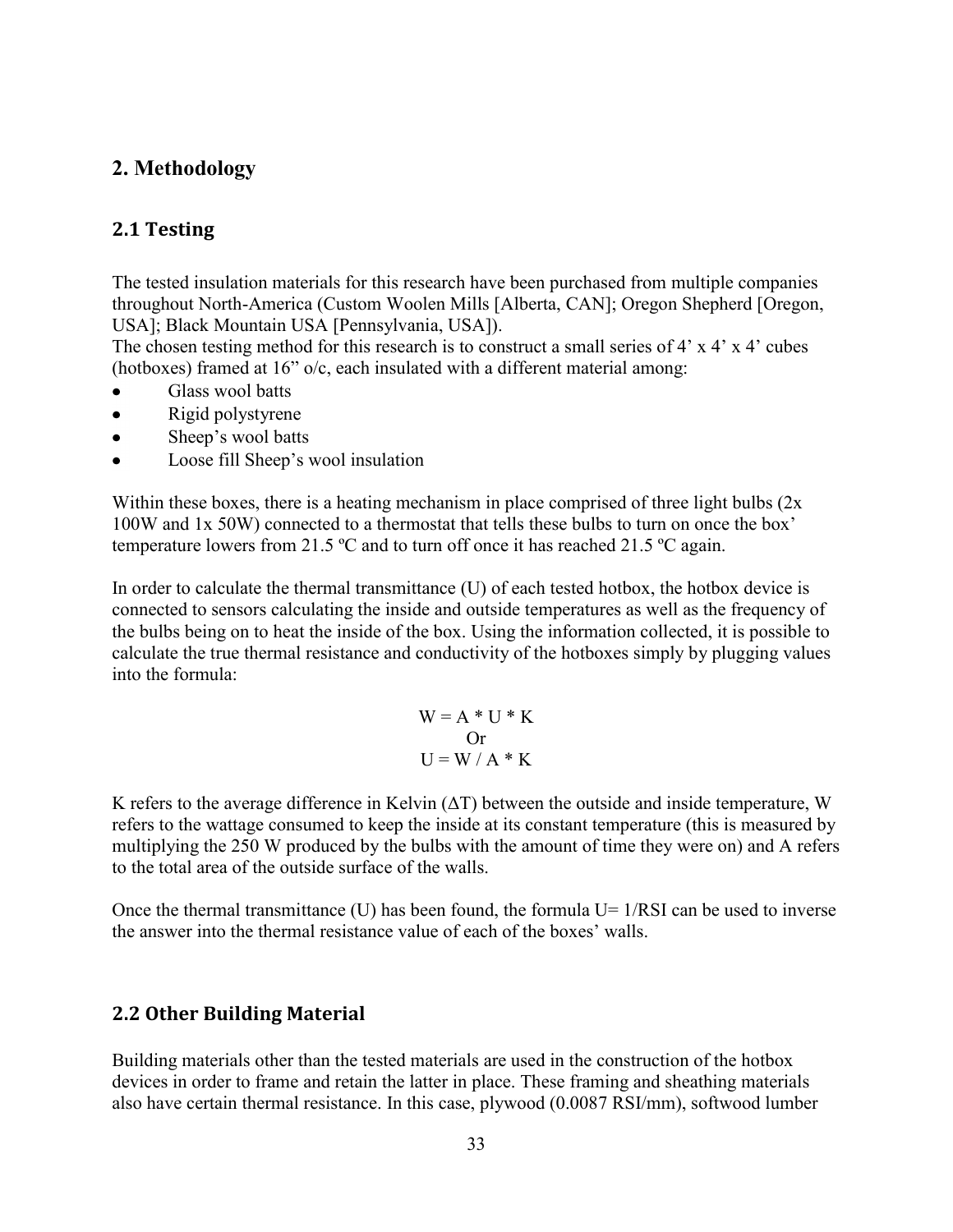(0.0087 RSI/mm) at 25.98 percent framing, and polyethylene vapor barrier (negligible) are used in the assembly.

| Lumber $\rightarrow$ | Plywood -> $0.0087$ RSI/mm $*$ 12.7 mm = 0.11049 RSI<br>$0.0087$ RSI/mm $*$ 88.9 mm = 0.77343 RSI                                                                                                                           |
|----------------------|-----------------------------------------------------------------------------------------------------------------------------------------------------------------------------------------------------------------------------|
|                      |                                                                                                                                                                                                                             |
| Cavity               | Plywood - 0.11049 RSI                                                                                                                                                                                                       |
|                      | Total $RSI - 0.11049 RSI$                                                                                                                                                                                                   |
| Framing              | $Plywood - 0.11049$ RSI                                                                                                                                                                                                     |
|                      | Lumber $-0.77343$ RSI                                                                                                                                                                                                       |
|                      | Total RSI-0.88392 RSI                                                                                                                                                                                                       |
|                      | $\text{RSI}_{\text{wall}} = (\text{RSI}_{\text{framing}} * \text{framing\%}) + (\text{RSI}_{\text{cavity}} * \text{cavity\%})$<br>$= (0.88392 \text{ m}^2 \text{K/W} * 0.2598) + (0.11049 \text{ m}^2 \text{K/W} * 0.7402)$ |

 $= 0.31142712 \text{ m}^2 \text{K/W}$ 

It is possible to find the tested material's RSI value by using the formula above and subtracting its result from the thermal resistance calculated from the hotbox test, the difference will be the RSI value of the material exclusively.

#### **2.3 Theoretical**

By using the nominal heat resistance values mentioned in the Introduction and the same average ∆T's (difference in temperature) as those collected from the hotbox data, The table below estimates the Wattage that should be consumed in each hotbox. These values are useful in order to compare the actual value that have been collected by the hotbox sensors.

|            | RSI/mm | RSI   | $W/m^2K^*$ | w       | kW |        | kWh |        |
|------------|--------|-------|------------|---------|----|--------|-----|--------|
| Wool batt  | 0.0257 | 3.341 | 0.2738     | 30.6176 |    | 0,0306 |     | 3,4190 |
| Wool       |        |       |            |         |    |        |     |        |
| loose-fill | 0.028  | 2.8   | 0.3214     | 36.1269 |    | 0,0361 |     | 4.0342 |
| Glass      |        |       |            |         |    |        |     |        |
| wool batt  | 0.022  | 2.86  | 0.3153     | 33,9990 |    | 0,0340 |     | 3.7966 |
| Styrofoam  | 0.03   | 1.5   | 0.5521     | 59,3905 |    | 0,0594 |     | 6,6319 |

\* 1 / (RSI material + RSI Assembly)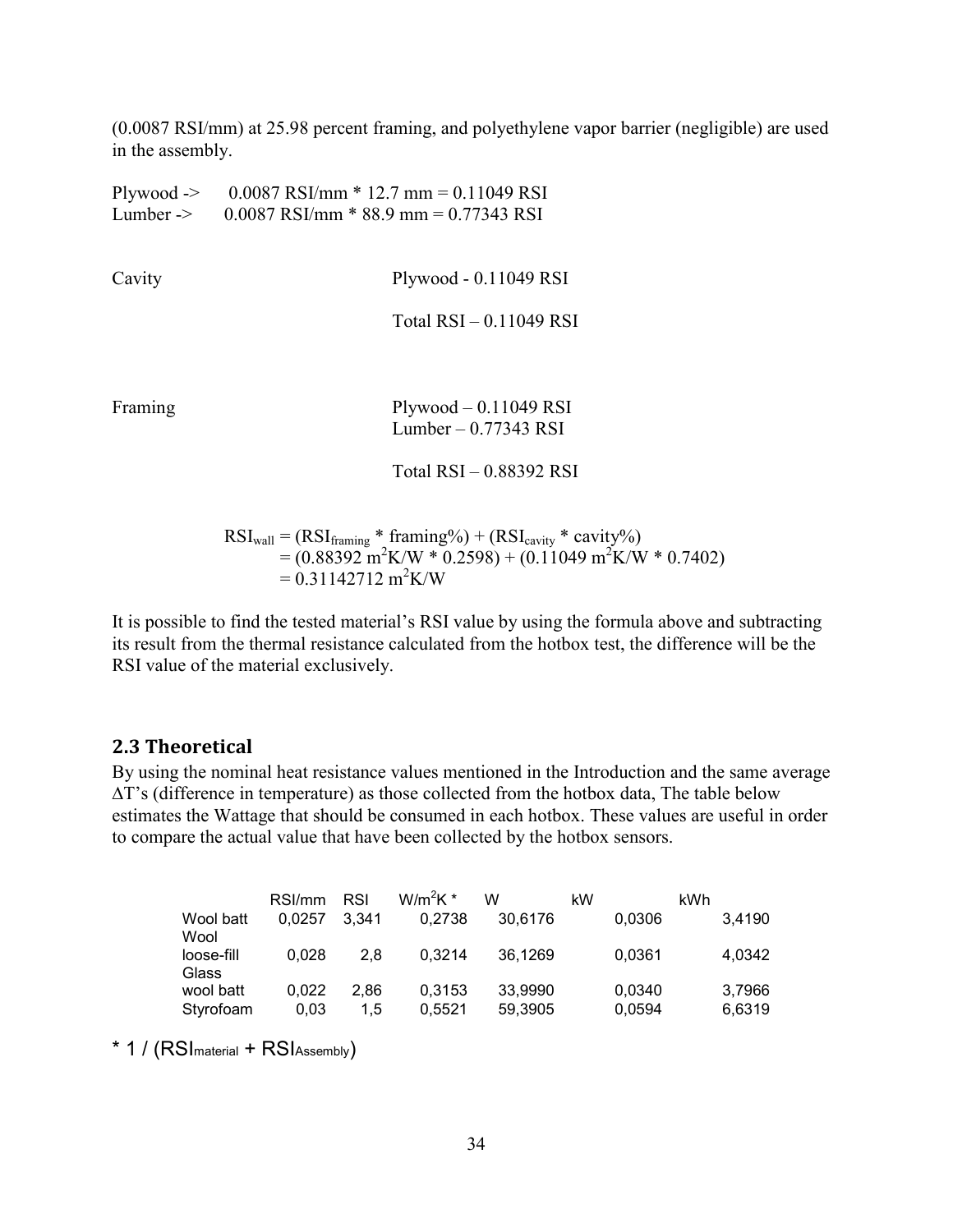## **2.4 Other Notes**

While the sheep's wool batts were easily torn by hand to correct length by tearing along the grain, cutting pieces to different widths was much more difficult since it involved cutting against the grain. In this case, freshly sharpened large wire cutters were used. An "exacto" type knife with a fresh blade could also be used but may need to be replaced over time.

Some burrs were encountered and picked out when handling the loose-fill wool insulation.

The loose fill sheep's wool settled fairly easily when installed for this test. And there was not enough material to refill all the creases on the top of the walls. To correct this, the floor of this hot box was insulated with the quilting style batt from Custom Woolen Mills to move more loose-fill material to the walls and top, where it is more probable to lose heat. It may be necessary to explore methods of installation to ensure the material stays in place for the long term.

# **3. Building Code**

 $\overline{a}$ 

According to the Nova Scotia Building Code, the minimum thermal resistance required for walls other than foundation is of 4.23 m²\*K/W, 7 m²\*K/W for ceilings below attic or roof space and 5.46 m²\*K/W for roof assemblies without ceilings or roof space.

The National Building Code of Canada (NBCC) mentions nothing about natural wool in particular, but does specify standards to which any insulation material must adhere. In terms of thermal resistance, The NBCC says to follow ASHRAE standards.

#### *5.2.1.3.(1) Environmental Load and Transfer Calculations*

*Calculations related to the transfer of heat, air, and moisture and the transmission of sound shall conform to good practice such as that described in the ASHRAE Hanbooks.<sup>16</sup>*

<sup>&</sup>lt;sup>16</sup> National Building Code of Canada 2005 Volume 1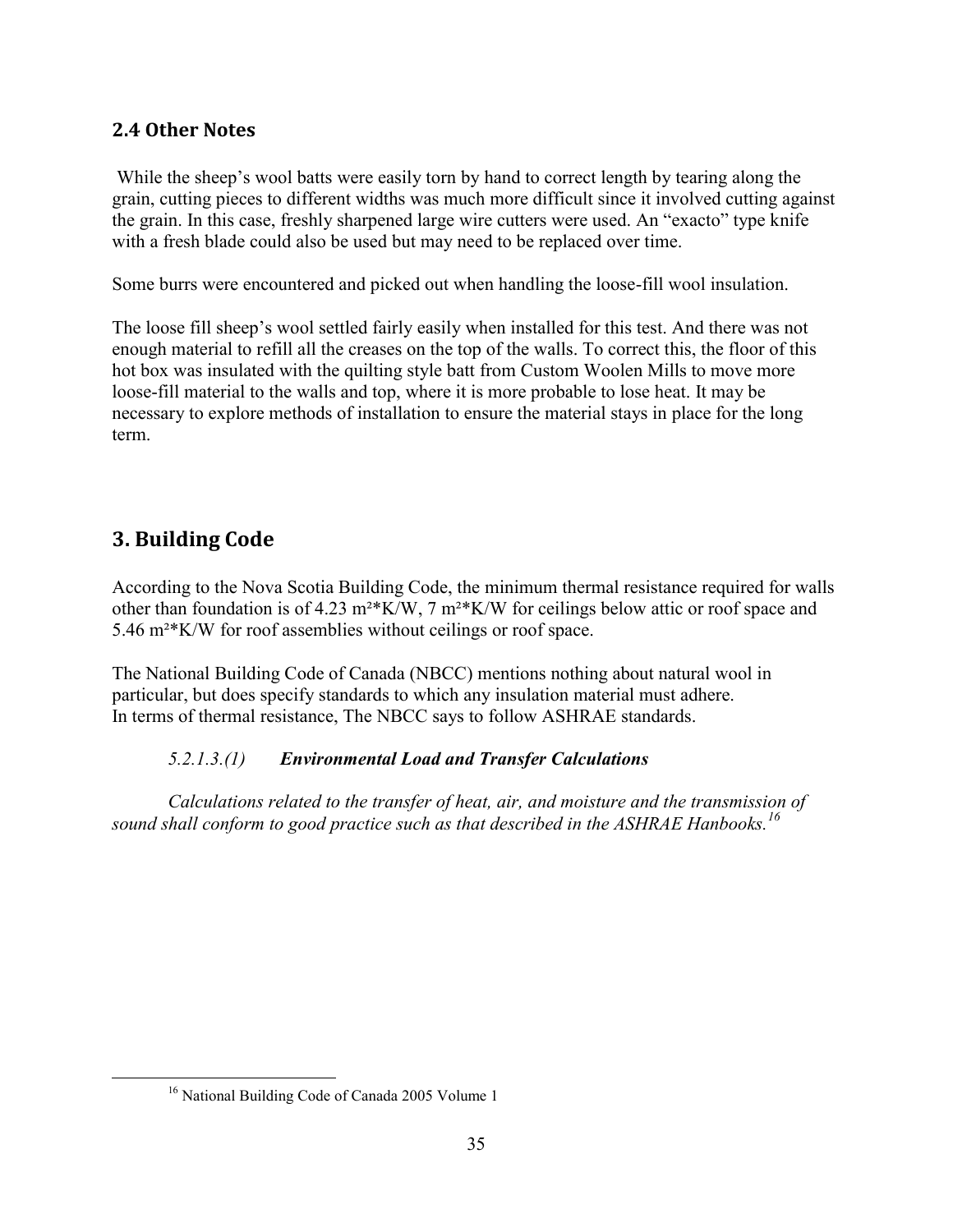Data in the following table has been extracted from *Table 5.5-6 Building Envelope Requirements for Climate Zone 6 (A,B)* in *ASHRAE Standard Energy Standard for Buildings Except Low-Rise Residential Buildings*.

|                            | Nonresidential            | Residential               | Semiheated                |
|----------------------------|---------------------------|---------------------------|---------------------------|
| Elements                   | <b>Insulation Min. R-</b> | <b>Insulation Min. R-</b> | <b>Insulation Min. R-</b> |
|                            |                           |                           |                           |
|                            | Value                     | Value                     | Value                     |
| Roofs                      |                           |                           |                           |
| <b>Insulation Entirely</b> | R-20 c.i.                 | R-20 c.i.                 | R-10 c.i.                 |
| above deck                 |                           |                           |                           |
| Metal building             | $R-13+19$                 | $R-13 + 19$               | $R-16$                    |
| Attic and Other            | $R-38$                    | $R-38$                    | $R-30$                    |
| Walls, Above-Grade         |                           |                           |                           |
| Mass                       | R-13.3 c.i.               | R-15.2 c.i.               | R-5.7 c.i.                |
| Metal Building             | $R-13 + 5.6$ c.i.         | $R-13 + 5.6$ c.i.         | $R-13$                    |
| Steel-Framed               | $R-13 + 7.5$ c.i.         | $R-13 + 7.5$ c.i.         | $R-13$                    |
| Wood-Framed and            | $R-13 + 7.5$ c.i.         | $R-13 + 7.5$ c.i.         | $R-13$                    |
| Other                      |                           |                           |                           |
| Walls, Below-Grade         |                           |                           |                           |
| Below-Grade Wall           | $R-7.5$ c.i.              | $R-7.5$ c.i.              | <b>NR</b>                 |
| Floors                     |                           |                           |                           |
| Mass                       | R-12.5 c.i.               | R-14.6 c.i.               | R-4.2 c.i.                |
| Steel-Joist                | $R-30$                    | $R-38$                    | $R-19$                    |
| Wood-Framed and            | $R-30$                    | $R-30$                    | $R-19$                    |
| Other                      |                           |                           |                           |
| Slab-On-Grade Floors       |                           |                           |                           |
| Unheated                   | R-10 for 24 in.           | R-15 for 24 in.           | <b>NR</b>                 |
| Heated                     | R-15 for 24 in.           | R-20 for 48 in.           | R-7.5 for 12 in.          |

# **4. Collected Data and Calculations**

The data in the below table is calculated using a constant bulb wattage and area of 250 Watts and 8.91869184 $m<sup>2</sup>$  respectively.

|            | <b>Minutes</b><br>on | $%$ of<br>time on | kWh<br>used | AVG<br>ΛT. | <b>Thick</b><br>(mm) | RSI/mm | <b>RSI</b> | R-value |
|------------|----------------------|-------------------|-------------|------------|----------------------|--------|------------|---------|
| Wool batt  | 807                  | 12.0%             | 3.3625      | 12.5387    | 130                  | 0.0284 | 3.6944     | 21,0    |
| Wool       |                      |                   |             |            |                      |        |            |         |
| loose-fill | 786                  | 11.7%             | 3.2750      | 12.6034    | 100                  | 0.0372 | - 3.7151   | 21.1    |
| Glass      |                      |                   |             |            |                      |        |            |         |
| wool batt  | 569                  | 8.5%              | 2,3708      | 12,0898    | 130                  | 0.0273 | 3.5510     | 20,2    |
| Styrofoam  | 1006                 | 15,0%             | 4.1917      | 12,0625    | 50                   | 0.0708 | 3.5422     | 20,1    |